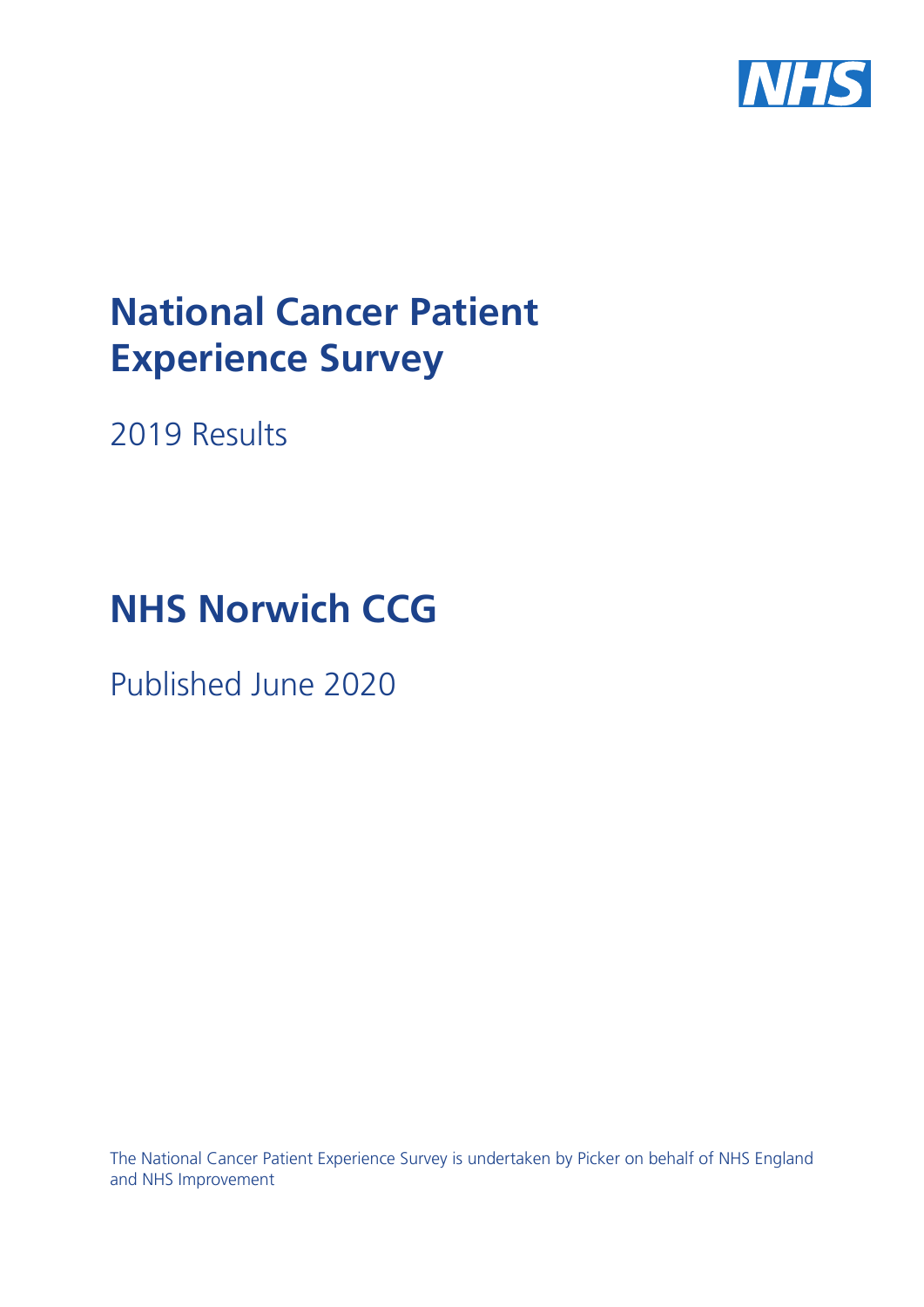# **Executive Summary** Case Mix Adjusted scores

#### **Cancer Dashboard Questions**

The following seven questions are included in phase 1 of the Cancer Dashboard developed by Public Health England and NHS England:

Q61. Patient's average rating of care scored from very poor to very good

| $\Omega$ | $\overline{2}$                                                | 3 | 4 | 5 | 6 | 7 | 8   | 9 | 10                                                                                            |  |
|----------|---------------------------------------------------------------|---|---|---|---|---|-----|---|-----------------------------------------------------------------------------------------------|--|
|          |                                                               |   |   |   |   |   | 8.8 |   |                                                                                               |  |
|          |                                                               |   |   |   |   |   |     |   | Q18. Patient definitely involved as much as they wanted in decisions about care and treatment |  |
| 98%      |                                                               |   |   |   |   |   |     |   | Q19. Patient given the name of a CNS who would support them through their treatment           |  |
|          | Q20. Patient found it very or quite easy to contact their CNS |   |   |   |   |   |     |   |                                                                                               |  |
| 89%      |                                                               |   |   |   |   |   |     |   | Q39. Patient always felt they were treated with respect and dignity while in hospital         |  |
|          | leaving hospital                                              |   |   |   |   |   |     |   | Q41. Hospital staff told patient who to contact if worried about condition or treatment after |  |
| 58%      | treatment                                                     |   |   |   |   |   |     |   | Q55. General practice staff definitely did everything they could to support patient during    |  |

### **Questions Outside Expected Range**

|                                                                                                       |            | Case Mix Adjusted Scores   |                            |                   |
|-------------------------------------------------------------------------------------------------------|------------|----------------------------|----------------------------|-------------------|
|                                                                                                       | 2019 Score | Lower<br>Expected<br>Range | Upper<br>Expected<br>Range | National<br>Score |
| Q19. Patient given the name of a CNS who would support them through their treatment                   | 98%        | 89%                        | 96%                        | 92%               |
| Q22. Hospital staff gave information about support or self-help groups for people with<br>cancer      | 93%        | 84%                        | 92%                        | 88%               |
| Q59. Patient felt length of time for attending clinics and appointments for cancer was about<br>right | 77%        | 62%                        | 77%                        | 69%               |

|                                                                                                   |            | Case Mix Adjusted Scores   |                            |                   |
|---------------------------------------------------------------------------------------------------|------------|----------------------------|----------------------------|-------------------|
|                                                                                                   | 2019 Score | Lower<br>Expected<br>Range | Upper<br>Expected<br>Range | National<br>Score |
| Q34. Patient thought there were always or nearly always enough nurses on duty to care for<br>them | 51%        | 55%                        | 73%                        | 64%               |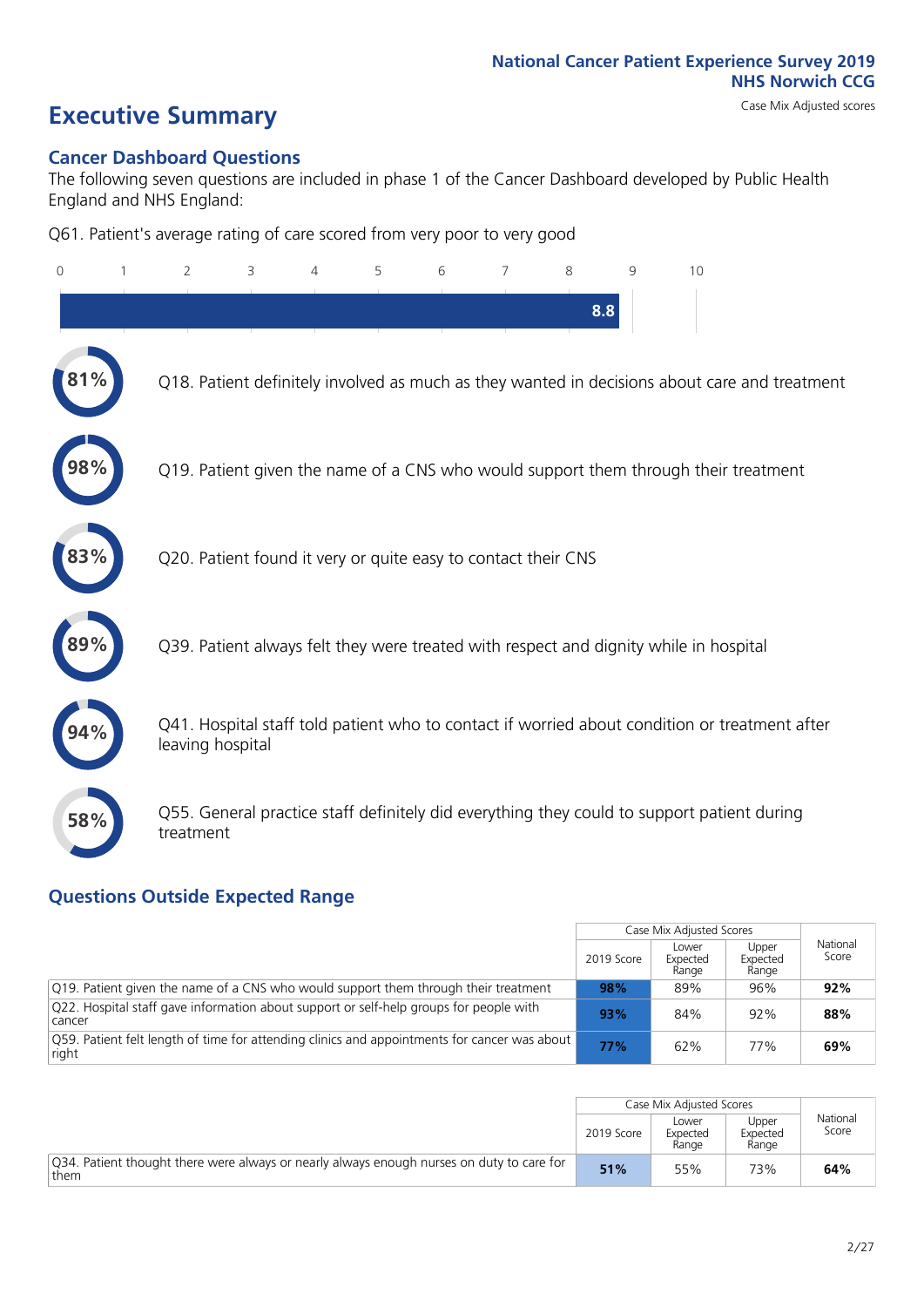# **Introduction**

The National Cancer Patient Experience Survey 2019 is the ninth iteration of the survey first undertaken in 2010. It has been designed to monitor national progress on cancer care; to provide information to drive local quality improvements; to assist commissioners and providers of cancer care; and to inform the work of the various charities and stakeholder groups supporting cancer patients.

The survey was overseen by a national Cancer Patient Experience Advisory Group. This Advisory Group set the principles and objectives of the survey programme and guided questionnaire development. The survey was commissioned and managed by NHS England. The survey provider, Picker, is responsible for designing, running and analysing the survey.

The 2019 survey involved 143 NHS Trusts. Out of 111,366 people, 67,858 people responded to the survey, yielding a response rate of 61%.

# **Methodology**

#### **Eligibility, eldwork and survey methods**

The sample for the survey included all adult (aged 16 and over) NHS patients, with a confirmed primary diagnosis of cancer, discharged from an NHS Trust after an inpatient episode or day case attendance for cancer related treatment in the months of April, May and June 2019. The fieldwork for the survey was undertaken between December 2019 and March 2020.

As in the previous four years, the survey used a mixed mode methodology. Questionnaires were sent by post, with two reminders where necessary, but also included an option to complete the questionnaire online. A Freephone helpline and email was available for respondents to opt out, ask questions about the survey, enable them to complete their questionnaire over the phone and provide access to a translation and interpreting facility for those whose first language was not English.

#### **Case-mix adjustment**

Both unadjusted and adjusted scores are presented in this report. Case-mix adjusted scores allows us to account for the impact that differing patient populations might have on results. By using the case-mix adjusted estimates we can obtain a greater understanding of how a CCG is performing given their patient population. The factors taken into account in this case-mix adjustment are gender, age, ethnic group, deprivation, and tumour group.

#### **Scoring methodology**

Fifty-two questions from the questionnaire are scored as these questions relate directly to patient experience. For all but one question (Q61), scores are presented as the percentage of positive responses out of all scored responses. For Q61, respondents rate their overall care on a scale of 0 to 10, of which the average was calculated for this question's presented score. The percentages in this report have been rounded to the nearest percentage point. Therefore, in some cases the figures do not appear to add up to 100%.

#### **Statistical significance**

In the reporting of 2019 results, appropriate statistical tests have been undertaken to identify unadjusted scores for which the change over time is 'statistically significant'. Thirty-seven scored questions in 2019 have been compared with those of 2018 and a statistically significant change between the two years has been reported where identified.

For the scored questions that are comparable beyond 2018, statistically significant change over the five years has also been reported where identified. A statistically significant difference means that the change in the result is very unlikely to have occurred by sampling variation.

#### **Suppression**

#### **Question-level suppression**

For scores where the base size per question is  $<$ 21, the score will be suppressed and replaced with an asterisk (\*). The base size will include neutral response options.

#### **Double suppression**

If any group within a particular sub-group breakdown (such as the tumour group breakdown) has <21 responses, then the figure for this particular group is suppressed and replaced with an asterisk (\*). If there is only one group within the sub-group breakdown that has <21 respondents, and is therefore suppressed, the group with the next lowest number of respondents is also supressed and replaced with an asterisk (\*) (regardless if it is greater than or less than 21).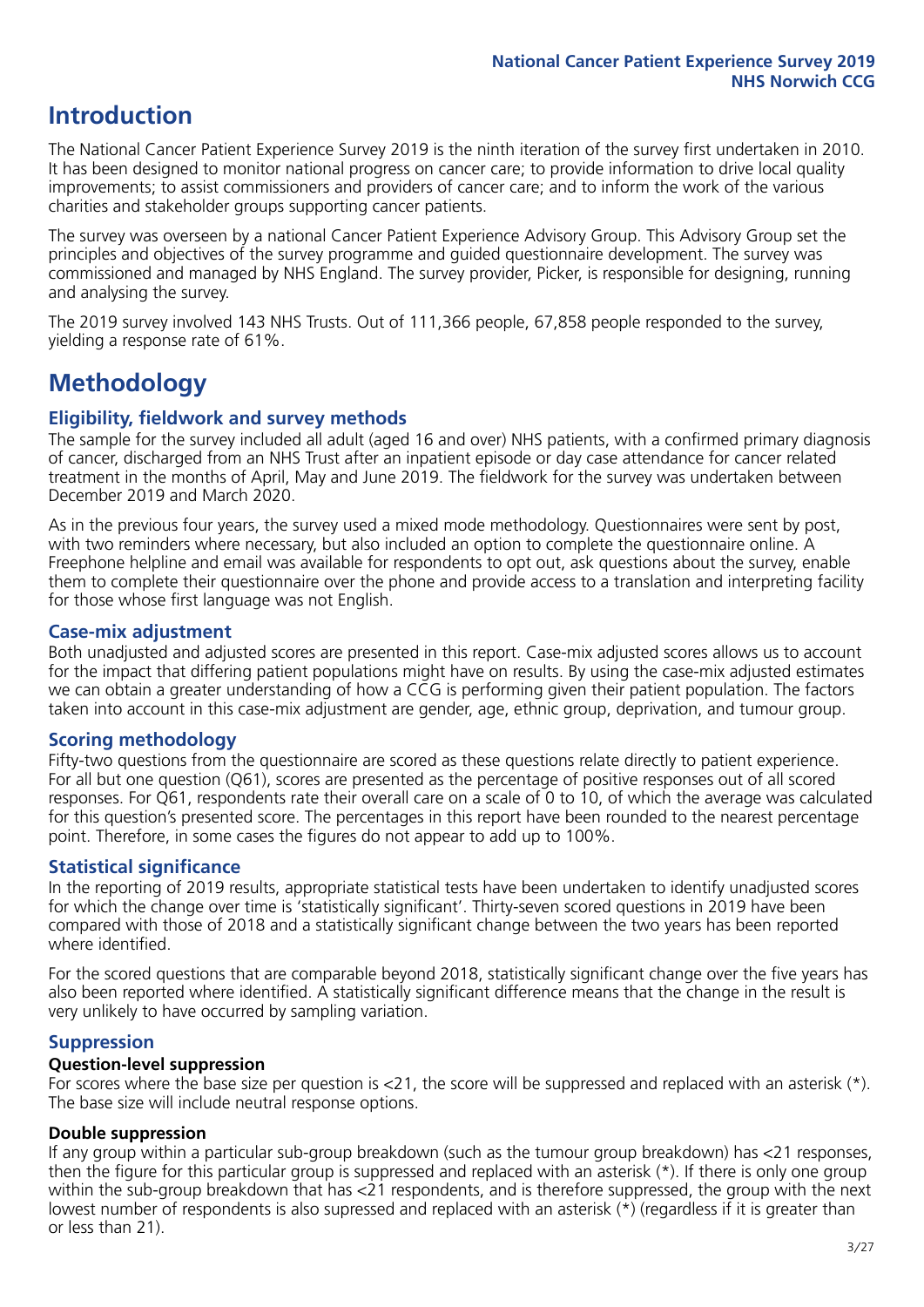# **Understanding the results**

This report shows how this CCG scored for each question in the survey, compared with national results and previous year's results. It is aimed at helping individual CCGs to understand their performance and identify areas for local improvement. Below is a description of the type of results presented within this report and how to understand them.

#### **Expected range charts**

The expected range charts in this report show a bar with the lowest and highest score received for each question nationally. Within this bar, an expected range is given (in grey) and a black diamond represents the actual score for this CCG.

CCGs whose score is above the upper limit of the expected range (in the dark blue) are positive outliers, with a score statistically significantly higher than the national mean. This indicates that the CCG performs better than what CCGs of the same size and demographics are expected to perform. The opposite is true if the score is below the lower limit of the expected range (in the light blue); these are negative outliers. For scores within the expected range (in the grey), the score is what we would expect given the CCG's size and demographics.

#### **Comparability tables**

The comparability tables show the 2018 and 2019 unadjusted scores for this CCG for each scored question. If there is a significant change from 2018 and 2019 or overall from 2015 to 2019, an arrow will be presented for the direction of change. The adjusted 2019 score will also be presented for each scored question along with the lower and upper expected range and national score. Scores above the upper limit of the expected range will be highlighted dark blue, scores below the lower limit of the expected range will be highlighted light blue, and scores within the lower and upper limit of the expected ranges will be highlighted grey.

#### **Tumour type tables**

The tumour type tables show the unadjusted scores for each scored question for each of the 13 tumour groups. The national score for that tumour group is also shown. Unadjusted scores for the same tumour type across different CCGs may not be comparable, as they do not account for the impact that differing patient populations might have on results. Central nervous system is abbreviated as 'CNS' and lower gastrointestinal tract is abbreviated as 'LGT' throughout this report.

#### **Year on year charts**

The year on year charts show five columns representing the unadjusted scores of the last five years (2015, 2016, 2017, 2018 and 2019) for each scored question.

#### **Notes on specific questions**

Following the development phase of the 2019 survey, several changes were made to the questionnaire. Six scored questions were amended (Q5, Q18, Q30, Q35, Q56 and Q60) and one non-scored question (Q29) was amended that impacted the comparability of questions Q30 to Q41. Of all questions changed or impacted by change, only Q60 is presented with historical comparisons; though the results should be interpreted with caution.

#### **Unadjusted data and case-mix adjusted data**

Unadjusted data should be used to see the actual responses from patients relating to the CCG. Case-mix adjusted data, together with expected ranges, should be used to understand whether the results are significantly higher or lower than national results taking account of the patient mix.

### **Further information**

This research was carried out in accordance with the international standard for organisations conducting social research (accreditation to ISO20252:2012; certificate number GB08/74322). The 2019 survey data has been produced and published in line with the Code of Practice for Official Statistics.

For more information on the methodology, please see the Technical Document. It can be viewed along with the 2019 questionnaire and survey quidance on the website at [www.ncpes.co.uk](https://www.ncpes.co.uk/supporting-documents). For all other outputs at National, Trust, CCG and Cancer Alliance level, please see the PDF reports, Excel tables and dashboards at [www.ncpes.co.uk.](https://www.ncpes.co.uk/current-results)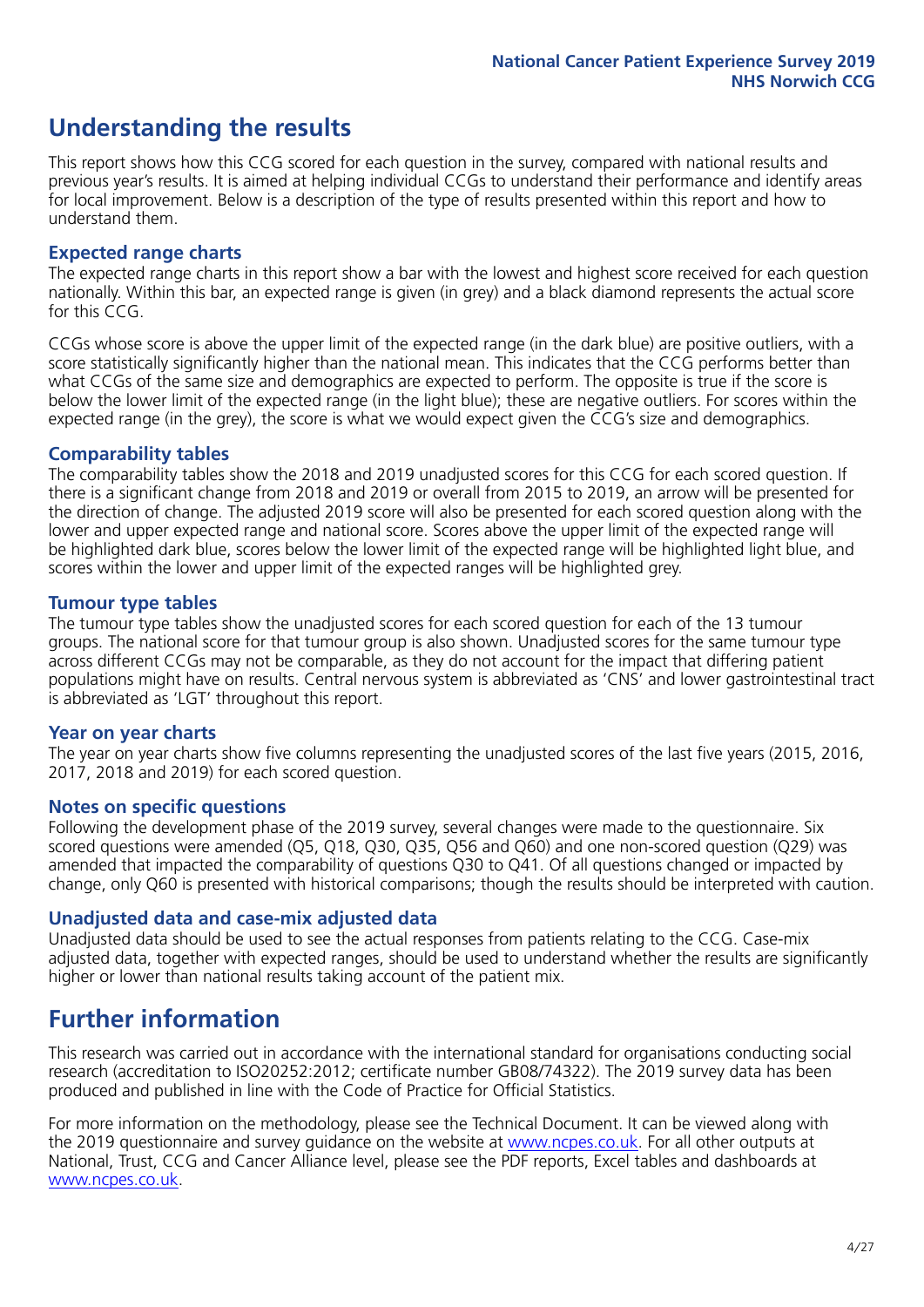### **Response Rate**

#### **Overall Response Rate**

254 patients responded out of a total of 397 patients, resulting in a response rate of 64%.

|            | Sample Size | Adjusted<br>Sample | Completed | Response Rate |
|------------|-------------|--------------------|-----------|---------------|
| <b>CCG</b> | 431         | 397                | 254       | 64%           |
| National   | 119.855     | 111.366            | 67.858    | 61%           |

#### **Respondents by Survey Type**

|                            | Number of<br>Respondents |
|----------------------------|--------------------------|
| Online                     | 24                       |
| Paper                      | 230                      |
| Phone                      |                          |
| <b>Translation Service</b> |                          |

#### **Respondents by Tumour Group**

|                      | Number of<br>Respondents |
|----------------------|--------------------------|
| <b>Brain / CNS</b>   | $\mathcal{P}$            |
| <b>Breast</b>        | 48                       |
| Colorectal / LGT     | 19                       |
| Gynaecological       | 9                        |
| Haematological       | 40                       |
| <b>Head and Neck</b> | 4                        |
| Lung                 | 28                       |
| Prostate             | 19                       |
| Sarcoma              | $\mathcal{P}$            |
| Skin                 | 6                        |
| <b>Upper Gastro</b>  | 12                       |
| Urological           | 20                       |
| Other                | 45                       |

#### **Respondents by Age and Gender**

Respondents year of birth has been used to determine age. This information has been amalgamated into 8 age bands. The age and gender distribution for the CCG was as follows:

|        | Age 16-24 | Age 25-34 | Age 35-44 | Age 45-54 | Age 55-64 | Age 65-74 | Age 75-84 | Age 85+ | Total |
|--------|-----------|-----------|-----------|-----------|-----------|-----------|-----------|---------|-------|
| Male   |           |           |           |           | 19        | 60        | 37        |         | 135   |
| Female |           |           |           | 14        | 23        | 44        |           |         | 119   |
| Total  |           |           | 14        | 17        | 42        | 104       | 54        | 20      | 254   |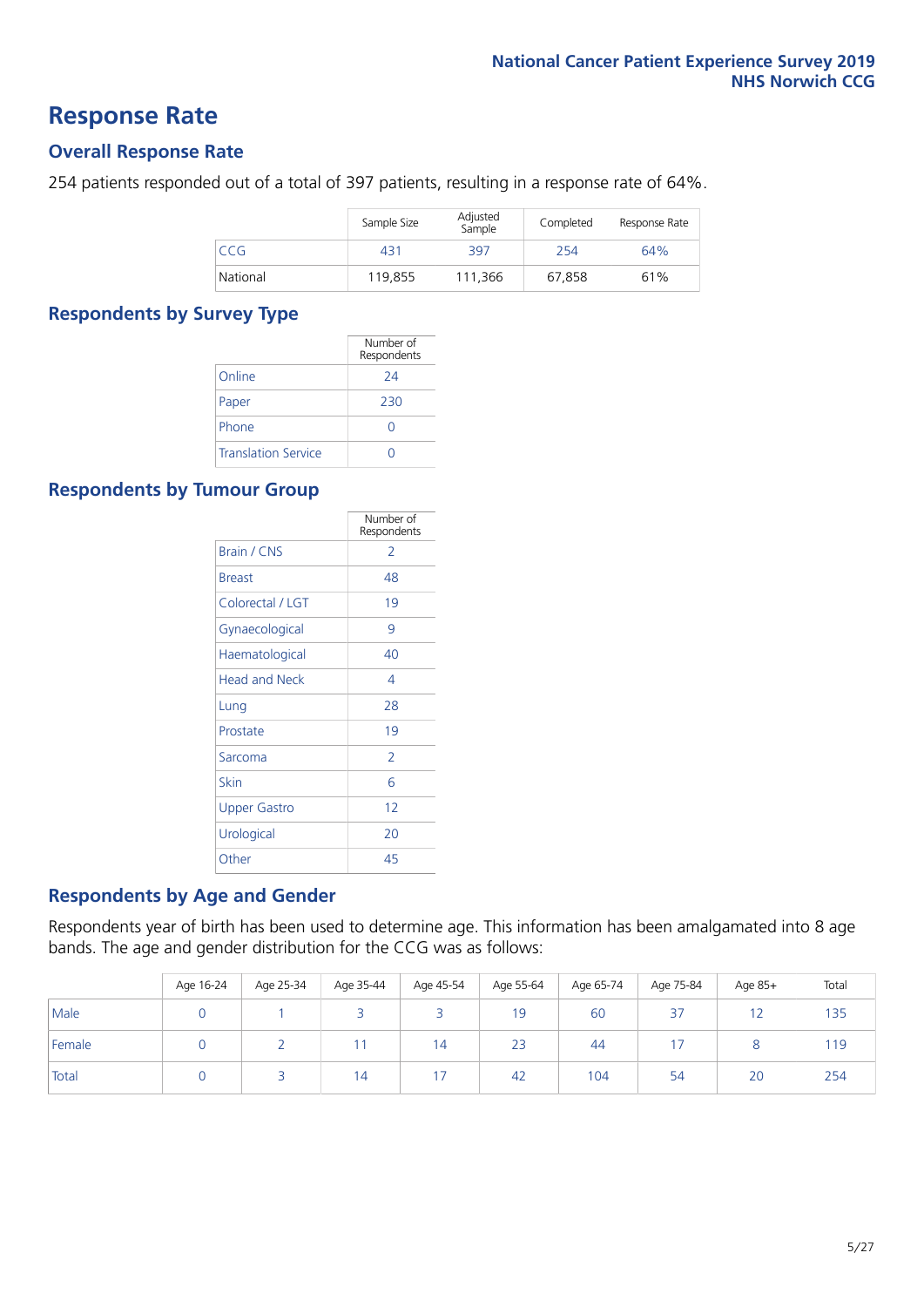# **Expected Range Charts**

| Lower Expected Range<br>Average                                                                                                                                                                                                                                                                                                                                                                                                                                                                                             |    |     | Upper Expected Range |     |     |            |            | Case Mix Adjusted Score |                          |     |                      |
|-----------------------------------------------------------------------------------------------------------------------------------------------------------------------------------------------------------------------------------------------------------------------------------------------------------------------------------------------------------------------------------------------------------------------------------------------------------------------------------------------------------------------------|----|-----|----------------------|-----|-----|------------|------------|-------------------------|--------------------------|-----|----------------------|
| <b>SEEING YOUR GP</b><br>Q1. Saw GP once or twice before being told they needed to go to<br>hospital<br>Q2. Patient thought they were seen as soon as necessary                                                                                                                                                                                                                                                                                                                                                             | 0% | 10% | 20%                  | 30% | 40% | 50%        | 60%        | 70% 80%<br>75%          | 80%                      |     | 90% 100%             |
| <b>DIAGNOSTIC TESTS</b><br>Q5. Received all the information needed about the test<br>Q6. The length of time waiting for the test to be done was about<br>right<br>Q7. Test results explained in completely understandable way                                                                                                                                                                                                                                                                                               | 0% | 10% | 20%                  | 30% | 40% | 50%        | 60%        | 70%                     | 80%<br>80%               | 87% | 90% 100%<br>96%      |
| <b>FINDING OUT WHAT WAS WRONG WITH YOU</b><br>Q10. Patient told they could bring a family member or friend when<br>first told they had cancer<br>Q11. Patient felt they were told sensitively that they had cancer<br>Q12. Patient completely understood the explanation of what was<br>wrong<br>Q13. Patient given easy to understand written information about<br>the type of cancer they had                                                                                                                             | 0% | 10% | 20%                  | 30% | 40% | 50%        | 60%        | 70%<br>73%              | 80%<br>76%<br>85%<br>76% |     | 90% 100%             |
| <b>DECIDING THE BEST TREATMENT FOR YOU</b><br>Q14. Patient felt that treatment options were completely explained<br>Q15. Patient felt possible side effects were definitely explained in<br>an understandable way<br>Q16. Patient definitely given practical advice and support in dealing<br>with side effects of treatment<br>Q17. Patient definitely told about side effects that could affect<br>them in the future<br>Q18. Patient definitely involved as much as they wanted in<br>decisions about care and treatment | 0% | 10% | 20%                  | 30% | 40% | 50%<br>51% | 60%<br>63% | 70%<br>68%              | 80%<br>82%<br>81%        |     | 90% 100%             |
| <b>CLINICAL NURSE SPECIALIST (CNS)</b><br>Q19. Patient given the name of a CNS who would support them<br>through their treatment<br>Q20. Patient found it very or quite easy to contact their CNS<br>Q21. Patient got understandable answers to important questions<br>all or most of the time                                                                                                                                                                                                                              | 0% | 10% | 20%                  | 30% | 40% | 50%        | 60%        | 70%                     | 80%<br>83%               | 89% | 90% 100%<br>98%<br>◁ |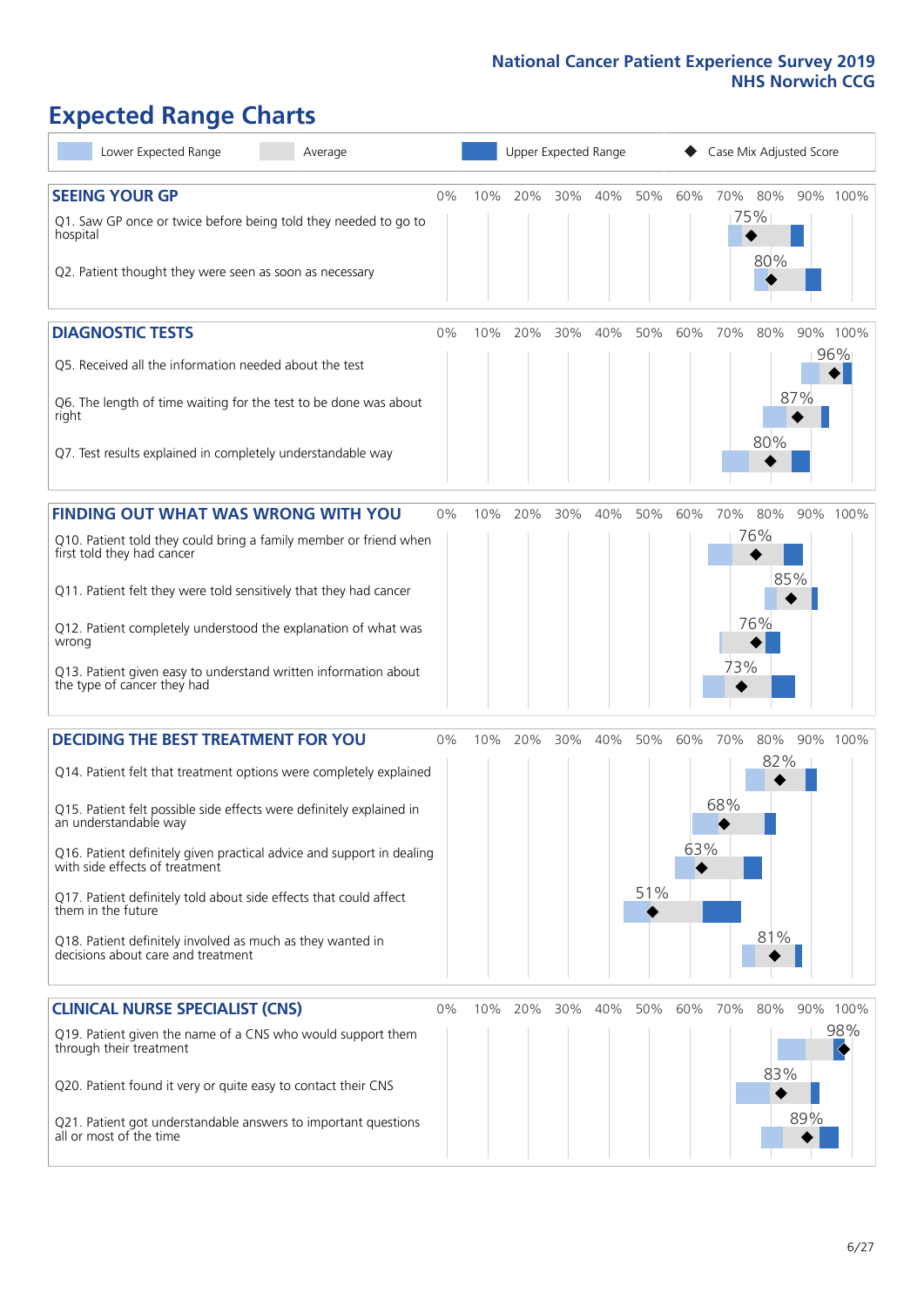# **Expected Range Charts**

| Lower Expected Range<br>Average                                                                                   |     |     | Upper Expected Range |     |     |         |     |            | Case Mix Adjusted Score |  |
|-------------------------------------------------------------------------------------------------------------------|-----|-----|----------------------|-----|-----|---------|-----|------------|-------------------------|--|
| <b>SUPPORT FOR PEOPLE WITH CANCER</b><br>$0\%$<br>Q22. Hospital staff gave information about support or self-help | 10% | 20% | 30%                  | 40% | 50% | 60% 70% |     | 80%        | 90% 100%<br>93%         |  |
| groups for people with cancer                                                                                     |     |     |                      |     |     |         |     | 85%        |                         |  |
| Q23. Hospital staff discussed or gave information about the impact<br>cancer could have on day to day activities  |     |     |                      |     |     |         |     |            |                         |  |
| Q24. Hospital staff gave information on getting financial help or<br>possible benefits                            |     |     |                      |     |     |         | 69% |            |                         |  |
| Q25. Hospital staff told patient they could get free prescriptions                                                |     |     |                      |     |     |         |     | 77%        |                         |  |
| <b>OPERATIONS</b><br>0%                                                                                           | 10% | 20% | 30%                  | 40% | 50% | 60%     | 70% | 80%        | 90% 100%                |  |
| Q27. Beforehand, patient had all the information needed about the<br>operation                                    |     |     |                      |     |     |         |     |            | 95%                     |  |
| Q28. Afterwards, staff completely explained how operation had<br>gone in understandable way                       |     |     |                      |     |     |         | 74% |            |                         |  |
| <b>HOSPITAL CARE AS AN INPATIENT</b><br>0%                                                                        | 10% | 20% | 30%                  | 40% | 50% | 60%     | 70% | 80%        | 90% 100%                |  |
| Q30. Hospital staff didn't talk in front of patient as if patient wasn't<br>there                                 |     |     |                      |     |     |         |     | 80%<br>80% |                         |  |
| Q31. Patient had confidence and trust in all doctors treating them                                                |     |     |                      |     |     |         |     |            |                         |  |
| Q32. Patient's family or someone close definitely felt able to talk to<br>a doctor                                |     |     |                      |     |     |         | 66% |            |                         |  |
| Q33. Patient had confidence and trust in all the ward nurses<br>treating them                                     |     |     |                      |     |     |         | 71% |            |                         |  |
| Q34. Patient thought there were always or nearly always enough<br>nurses on duty to care for them                 |     |     |                      |     | 51% |         |     |            |                         |  |
| Q35. All hospital staff asked patient what name they prefer to be<br>called by                                    |     |     |                      |     |     |         | 66% |            |                         |  |
| Q36. Patient always given enough privacy when discussing<br>condition or treatment                                |     |     |                      |     |     |         |     | 83%        |                         |  |
| Q37. Patient definitely found hospital staff to discuss worries or<br>fears during their inpatient visit          |     |     |                      |     | 51% |         |     |            |                         |  |
| Q38. Hospital staff definitely did everything they could to help<br>control pain                                  |     |     |                      |     |     |         |     | 82%        |                         |  |
| Q39. Patient always felt they were treated with respect and dignity<br>while in hospital                          |     |     |                      |     |     |         |     |            | 89%                     |  |
| Q40. Patient given clear written information about what should or<br>should not do after leaving hospital         |     |     |                      |     |     |         |     |            | 86%                     |  |
| Q41. Hospital staff told patient who to contact if worried about<br>condition or treatment after leaving hospital |     |     |                      |     |     |         |     |            | 94%                     |  |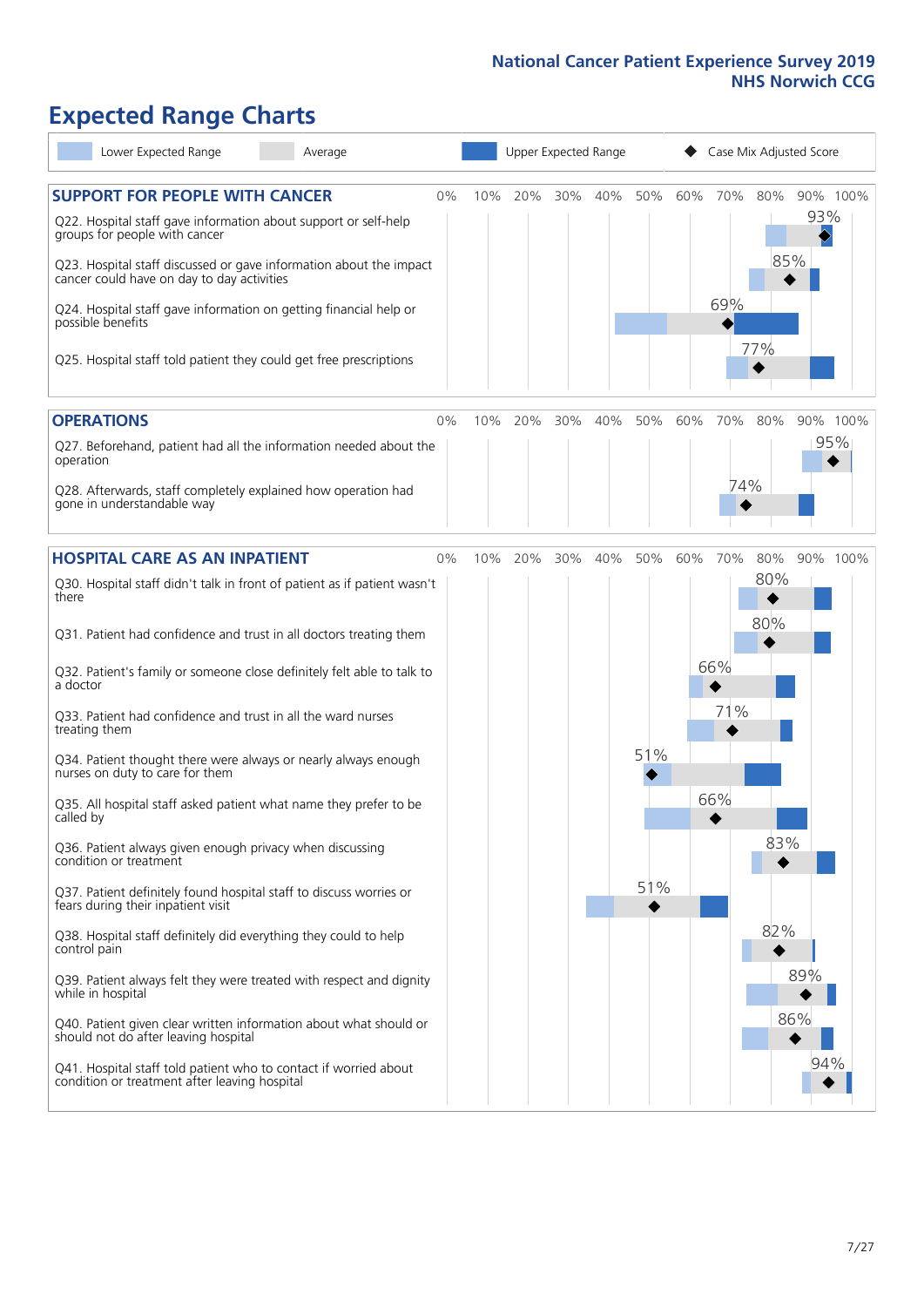# **Expected Range Charts**

| Lower Expected Range                                                                                                                                                                                                                                                                                 | Average  |     |     | Upper Expected Range |     |     |     |                 | Case Mix Adjusted Score |          |                 |
|------------------------------------------------------------------------------------------------------------------------------------------------------------------------------------------------------------------------------------------------------------------------------------------------------|----------|-----|-----|----------------------|-----|-----|-----|-----------------|-------------------------|----------|-----------------|
| <b>HOSPITAL CARE AS A DAY PATIENT / OUTPATIENT 0%</b><br>Q43. Patient definitely found hospital staff to discuss worries or<br>fears during their outpatient or day case visit<br>Q44. Cancer doctor had the right documents at patient's last<br>outpatient appointment                             |          | 10% | 20% | 30%                  | 40% | 50% | 60% | 70%<br>68%<br>◆ | 80%                     |          | 90% 100%<br>98% |
| Q46. Beforehand patient completely had all information needed<br>about radiotherapy treatment<br>Q47. Patient completely given understandable information about<br>whether radiotherapy was working<br>Q49. Beforehand patient completely had all information needed<br>about chemotherapy treatment |          |     |     |                      |     | 54% |     |                 | 84%<br>83%              |          |                 |
| Q50. Patient given enough information about whether<br>chemotherapy was working in a completely understandable way                                                                                                                                                                                   |          |     |     |                      |     |     |     | 67%             |                         |          |                 |
| <b>HOME CARE AND SUPPORT</b>                                                                                                                                                                                                                                                                         | 0%       | 10% | 20% | 30%                  | 40% | 50% | 60% | 70%             | 80%                     |          | 90% 100%        |
| Q51. Hospital staff definitely gave family or someone close all the<br>information needed to help care at home                                                                                                                                                                                       |          |     |     |                      |     |     | 56% |                 |                         |          |                 |
| Q52. Patient definitely given enough support from health or social<br>services during treatment                                                                                                                                                                                                      |          |     |     |                      |     | 52% |     |                 |                         |          |                 |
| Q53. Patient definitely given enough support from health or social<br>services after treatment                                                                                                                                                                                                       |          |     |     |                      | 40% |     |     |                 |                         |          |                 |
| <b>CARE FROM YOUR GENERAL PRACTICE</b>                                                                                                                                                                                                                                                               | 0%       | 10% | 20% | 30%                  | 40% | 50% | 60% | 70%             | 80%                     |          | 90% 100%        |
| Q54. GP given enough information about patient's condition and<br>treatment                                                                                                                                                                                                                          |          |     |     |                      |     |     |     |                 |                         |          | 95%             |
| Q55. General practice staff definitely did everything they could to<br>support patient during treatment                                                                                                                                                                                              |          |     |     |                      |     |     | 58% |                 |                         |          |                 |
| <b>YOUR OVERALL NHS CARE</b>                                                                                                                                                                                                                                                                         | 0%       | 10% | 20% | 30%                  | 40% | 50% | 60% | 70%             | 80%                     |          | 90% 100%        |
| Q56. Different people treating and caring for patient always work<br>well together to give best possible care<br>Q57. Patient given a care plan                                                                                                                                                      |          |     |     | 34%                  |     |     |     | 70%             |                         |          |                 |
| Q58. Overall the administration of care was good or very good                                                                                                                                                                                                                                        |          |     |     |                      |     |     |     |                 |                         | 90%      |                 |
| Q59. Patient felt length of time for attending clinics and<br>appointments for cancer was about right                                                                                                                                                                                                |          |     |     |                      |     |     |     |                 | 77%                     |          |                 |
| Q60. Someone discussed with patient whether they would like to<br>take part in cancer research                                                                                                                                                                                                       |          |     |     | 31%                  |     |     |     |                 |                         |          |                 |
|                                                                                                                                                                                                                                                                                                      | $\Omega$ |     | 2   | 3                    | 4   | 5   | 6   | 7               | 8                       | 9<br>8.8 | 10              |
| Q61. Patient's average rating of care scored from very poor to very<br>good                                                                                                                                                                                                                          |          |     |     |                      |     |     |     |                 |                         |          |                 |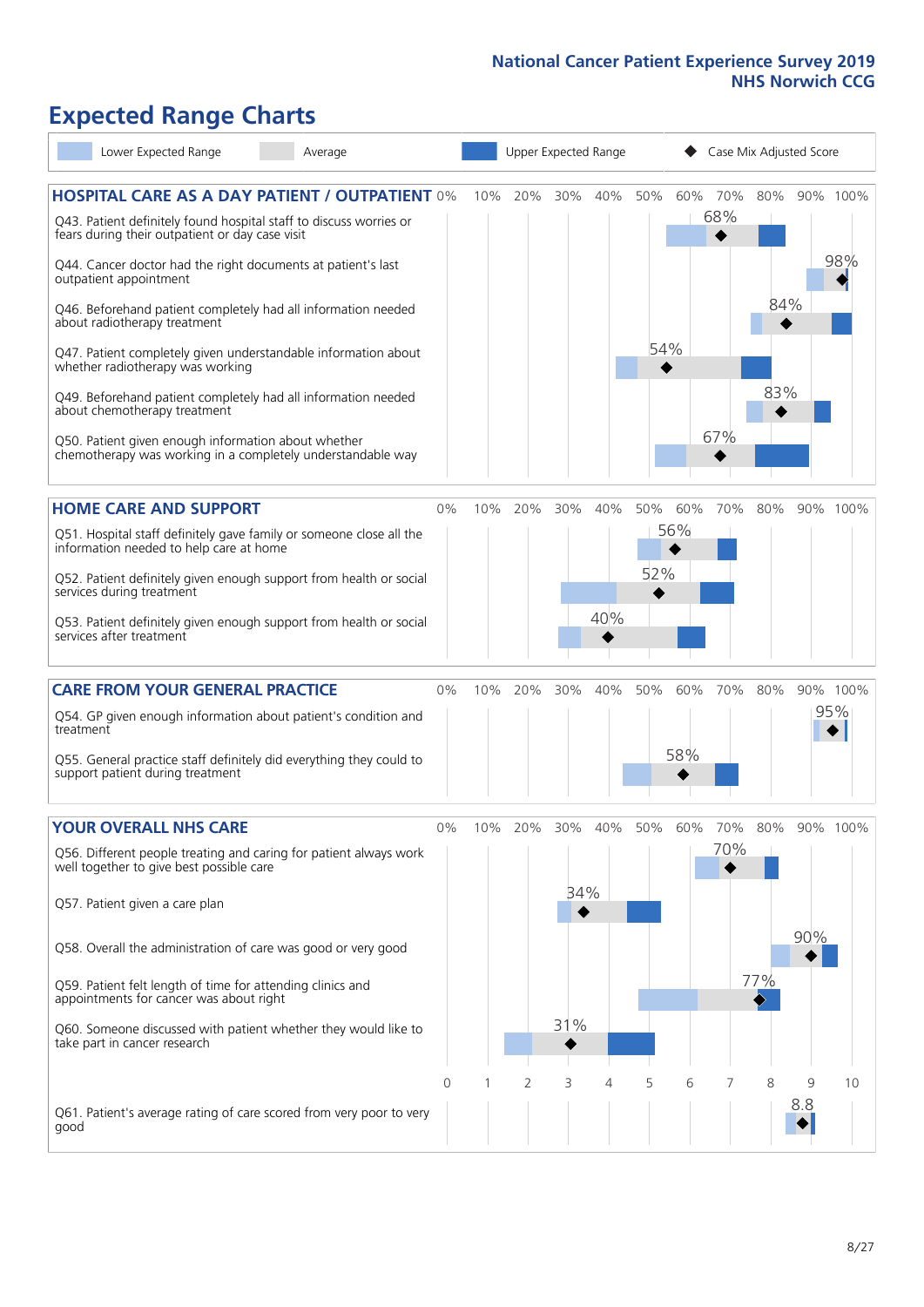# **Comparability Tables**

\* Indicates where a score has been suppressed because there are less than 21 responses.

\*\* No score available for 2018.

 $\triangle$  or  $\nabla$ 

Change 2018-2019: Indicates where 2019 score is significantly higher or lower than 2018 score Change Overall: Indicates significant change overall (2015, 2016, 2017, 2018 and 2019).

Adjusted Score below Lower Expected Range Adjusted Score between Upper and Lower Expected Ranges Adjusted Score above Upper

Expected Range

|                                                                             |           |               | Unadjusted Scores |               |                                             |         |               | Case Mix Adjusted Scores |                                            |                   |
|-----------------------------------------------------------------------------|-----------|---------------|-------------------|---------------|---------------------------------------------|---------|---------------|--------------------------|--------------------------------------------|-------------------|
|                                                                             | 2018<br>n | 2018<br>Score | 2019<br>n         | 2019<br>Score | $\sqrt{Change} Change $<br>$2018 -$<br>2019 | Overall | 2019<br>Score | Lower<br>Range           | Upper<br><b>Expected Expected</b><br>Range | National<br>Score |
| <b>SEEING YOUR GP</b>                                                       |           |               |                   |               |                                             |         |               |                          |                                            |                   |
| Q1. Saw GP once or twice before being told they needed to go<br>to hospital | 197       | 80%           | 177               | 74%           |                                             |         | 75%           | 73%                      | 85%                                        | 79%               |
| Q2. Patient thought they were seen as soon as necessary                     | 259       | 81%           | 248               | 80%           |                                             |         | 80%           | 79%                      | 89%                                        | 84%               |
| <b>DIAGNOSTIC TESTS</b>                                                     |           |               |                   |               |                                             |         |               |                          |                                            |                   |

| O5. Received all the information needed about the test                    | $***$ | **  |     | 96% |  | 96% | 92% | 98%    | 95% |
|---------------------------------------------------------------------------|-------|-----|-----|-----|--|-----|-----|--------|-----|
| Q6. The length of time waiting for the test to be done was<br>about right | 230   | 87% | 219 | 87% |  | 87% | 84% | $92\%$ | 88% |
| Q7. Test results explained in completely understandable way               | 228   | 80% | 216 | 80% |  | 80% | 74% | 85%    | 80% |

| <b>FINDING OUT WHAT WAS WRONG WITH YOU</b>                                                      |     |     |     |     |  |     |     |     |     |
|-------------------------------------------------------------------------------------------------|-----|-----|-----|-----|--|-----|-----|-----|-----|
| Q10. Patient told they could bring a family member or friend<br>when first told they had cancer | 239 | 83% | 230 | 77% |  | 76% | 71% | 83% | 77% |
| Q11. Patient felt they were told sensitively that they had cancer                               | 258 | 85% | 252 | 85% |  | 85% | 81% | 90% | 86% |
| Q12. Patient completely understood the explanation of what<br>was wrong                         | 263 | 76% | 254 | 76% |  | 76% | 68% | 79% | 73% |
| Q13. Patient given easy to understand written information<br>about the type of cancer they had  | 216 | 72% | 215 | 71% |  | 73% | 69% | 80% | 74% |

| <b>DECIDING THE BEST TREATMENT FOR YOU</b>                                                              |      |     |     |     |     |     |     |     |
|---------------------------------------------------------------------------------------------------------|------|-----|-----|-----|-----|-----|-----|-----|
| Q14. Patient felt that treatment options were completely<br>explained                                   | 219  | 84% | 206 | 82% | 82% | 78% | 89% | 83% |
| Q15. Patient felt possible side effects were definitely explained<br>in an understandable way           | 252  | 72% | 238 | 68% | 68% | 67% | 78% | 73% |
| Q16. Patient definitely given practical advice and support in<br>dealing with side effects of treatment | 249  | 63% | 236 | 63% | 63% | 61% | 73% | 67% |
| Q17. Patient definitely told about side effects that could affect<br>them in the future                 | 245  | 58% | 228 | 50% | 51% | 50% | 63% | 57% |
| Q18. Patient definitely involved as much as they wanted in<br>decisions about care and treatment        | $**$ | **  | 247 | 81% | 81% | 76% | 86% | 81% |

| <b>CLINICAL NURSE SPECIALIST (CNS)</b>                                                    |     |     |     |     |     |     |     |     |
|-------------------------------------------------------------------------------------------|-----|-----|-----|-----|-----|-----|-----|-----|
| Q19. Patient given the name of a CNS who would support them<br>through their treatment    | 252 | 96% | 245 | 98% | 98% | 89% | 96% | 92% |
| Q20. Patient found it very or quite easy to contact their CNS                             | 215 | 87% | 214 | 83% | 83% | 80% | 90% | 85% |
| Q21. Patient got understandable answers to important<br>questions all or most of the time | 201 | 88% | 202 | 89% | 89% | 83% | 92% | 87% |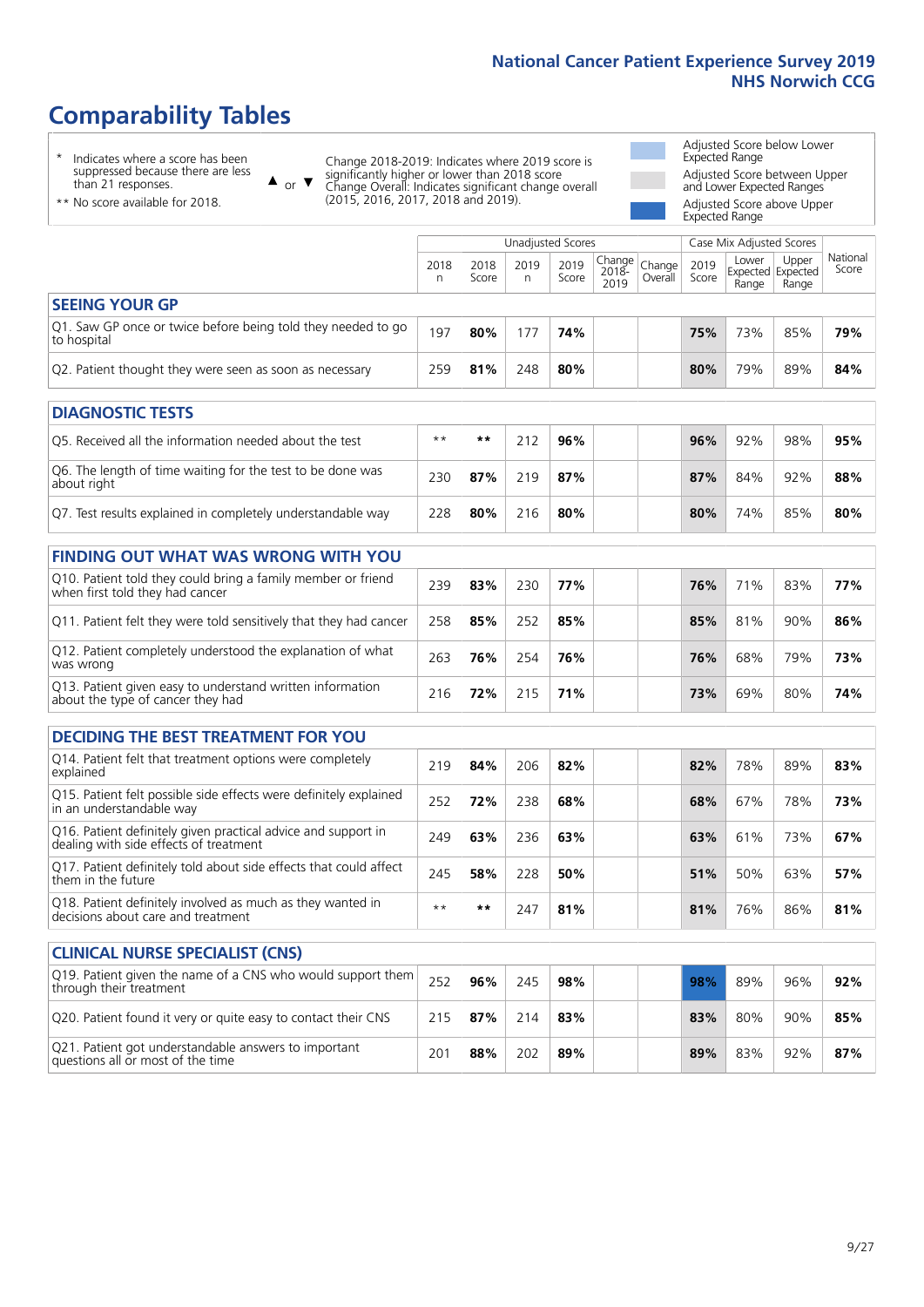# **Comparability Tables**

\* Indicates where a score has been suppressed because there are less than 21 responses.

\*\* No score available for 2018.

 $\triangle$  or  $\nabla$ 

Change 2018-2019: Indicates where 2019 score is significantly higher or lower than 2018 score Change Overall: Indicates significant change overall (2015, 2016, 2017, 2018 and 2019).

Adjusted Score below Lower Expected Range Adjusted Score between Upper and Lower Expected Ranges Adjusted Score above Upper Expected Range

|                                                                                                                   |              |               | Unadjusted Scores |               |                         |                   |               | Case Mix Adjusted Scores |                                     |                   |
|-------------------------------------------------------------------------------------------------------------------|--------------|---------------|-------------------|---------------|-------------------------|-------------------|---------------|--------------------------|-------------------------------------|-------------------|
|                                                                                                                   | 2018<br>n    | 2018<br>Score | 2019<br>n         | 2019<br>Score | Change<br>2018-<br>2019 | Change<br>Overall | 2019<br>Score | Lower<br>Range           | Upper<br>Expected Expected<br>Range | National<br>Score |
| <b>SUPPORT FOR PEOPLE WITH CANCER</b>                                                                             |              |               |                   |               |                         |                   |               |                          |                                     |                   |
| Q22. Hospital staff gave information about support or self-help<br>groups for people with cancer                  | 220          | 90%           | 218               | 93%           |                         |                   | 93%           | 84%                      | 92%                                 | 88%               |
| Q23. Hospital staff discussed or gave information about the<br>impact cancer could have on day to day activities  | 174          | 79%           | 163               | 85%           |                         |                   | 85%           | 78%                      | 90%                                 | 84%               |
| Q24. Hospital staff gave information on getting financial help or<br>possible benefits                            | 129          | 65%           | 134               | 71%           |                         |                   | 69%           | 54%                      | 71%                                 | 63%               |
| Q25. Hospital staff told patient they could get free prescriptions                                                | 98           | 79%           | 98                | 79%           |                         |                   | 77%           | 74%                      | 90%                                 | 82%               |
| <b>OPERATIONS</b>                                                                                                 |              |               |                   |               |                         |                   |               |                          |                                     |                   |
| Q27. Beforehand, patient had all the information needed about<br>the operation                                    | 151          | 98%           | 107               | 95%           |                         |                   | 95%           | 93%                      | 100%                                | 96%               |
| Q28. Afterwards, staff completely explained how operation had<br>gone in understandable way                       | 149          | 74%           | 106               | 74%           |                         |                   | 74%           | 71%                      | 87%                                 | 79%               |
| <b>HOSPITAL CARE AS AN INPATIENT</b>                                                                              |              |               |                   |               |                         |                   |               |                          |                                     |                   |
| Q30. Hospital staff didn't talk in front of patient as if patient<br>wasn't there                                 | $* *$        | **            | 107               | 79%           |                         |                   | 80%           | 77%                      | 91%                                 | 84%               |
| Q31. Patient had confidence and trust in all doctors treating<br>them                                             | $* *$        | $***$         | 109               | 78%           |                         |                   | 80%           | 77%                      | 91%                                 | 84%               |
| Q32. Patient's family or someone close definitely felt able to talk<br>to a doctor                                | $* *$        | $***$         | 93                | 66%           |                         |                   | 66%           | 63%                      | 81%                                 | 72%               |
| Q33. Patient had confidence and trust in all the ward nurses<br>treating them                                     | $* *$        | **            | 108               | 69%           |                         |                   | 71%           | 66%                      | 82%                                 | 74%               |
| Q34. Patient thought there were always or nearly always<br>enough nurses on duty to care for them                 | $* *$        | $***$         | 107               | 49%           |                         |                   | 51%           | 55%                      | 73%                                 | 64%               |
| Q35. All hospital staff asked patient what name they prefer to<br>be called by                                    | $* *$        | **            | 107               | 66%           |                         |                   | 66%           | 60%                      | 81%                                 | 71%               |
| Q36. Patient always given enough privacy when discussing<br>condition or treatment                                | $* *$        | $***$         | 107               | 82%           |                         |                   | 83%           | 78%                      | 91%                                 | 85%               |
| Q37. Patient definitely found hospital staff to discuss worries or<br>fears during their inpatient visit          | $* *$        | **            | 85                | 51%           |                         |                   | 51%           | 41%                      | 62%                                 | 52%               |
| Q38. Hospital staff definitely did everything they could to help<br>control pain                                  | $* *$        | $***$         | 97                | 81%           |                         |                   | 82%           | 75%                      | 90%                                 | 83%               |
| Q39. Patient always felt they were treated with respect and<br>dignity while in hospital                          | $* *$        | **            | 110               | 88%           |                         |                   | 89%           | 82%                      | 94%                                 | 88%               |
| Q40. Patient given clear written information about what should<br>or should not do after leaving hospital         | $\star\star$ | $***$         | 106               | 85%           |                         |                   | 86%           | 79%                      | 93%                                 | 86%               |
| Q41. Hospital staff told patient who to contact if worried about<br>condition or treatment after leaving hospital | $**$         | **            | 103               | 94%           |                         |                   | 94%           | 90%                      | 99%                                 | 94%               |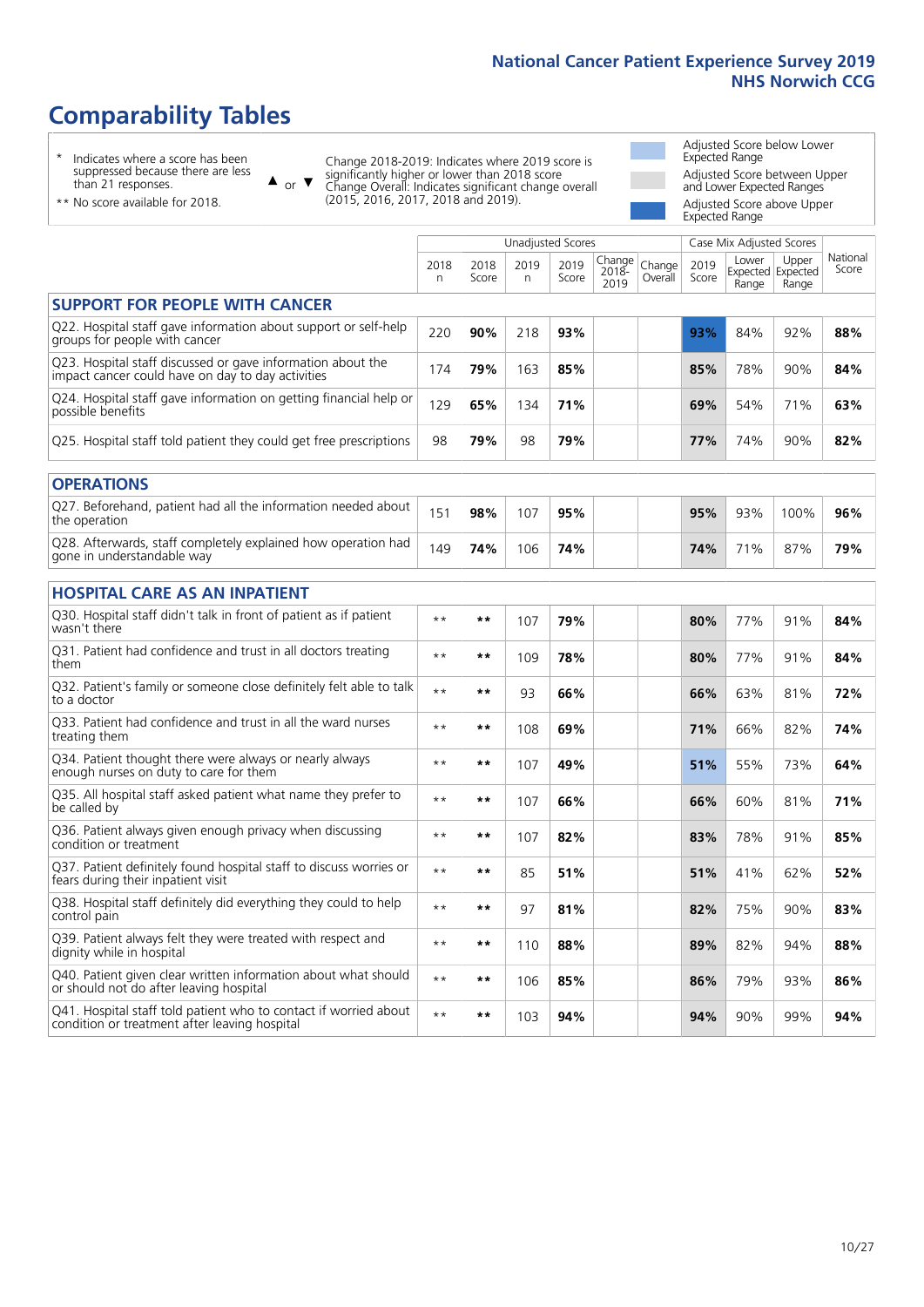# **Comparability Tables**

\* Indicates where a score has been suppressed because there are less than 21 responses.

\*\* No score available for 2018.

 $\triangle$  or  $\nabla$ 

Change 2018-2019: Indicates where 2019 score is significantly higher or lower than 2018 score Change Overall: Indicates significant change overall (2015, 2016, 2017, 2018 and 2019).

Adjusted Score below Lower Expected Range Adjusted Score between Upper and Lower Expected Ranges Adjusted Score above Upper Expected Range

|                                                                                                                       |              |               |           | <b>Unadjusted Scores</b> |                            |                   |               | Case Mix Adjusted Scores |                                     |                   |
|-----------------------------------------------------------------------------------------------------------------------|--------------|---------------|-----------|--------------------------|----------------------------|-------------------|---------------|--------------------------|-------------------------------------|-------------------|
|                                                                                                                       | 2018<br>n.   | 2018<br>Score | 2019<br>n | 2019<br>Score            | Change<br>$2018 -$<br>2019 | Change<br>Overall | 2019<br>Score | Lower<br>Range           | Upper<br>Expected Expected<br>Range | National<br>Score |
| <b>HOSPITAL CARE AS A DAY PATIENT / OUTPATIENT</b>                                                                    |              |               |           |                          |                            |                   |               |                          |                                     |                   |
| Q43. Patient definitely found hospital staff to discuss worries or<br>fears during their outpatient or day case visit | 183          | 75%           | 188       | 68%                      |                            |                   | 68%           | 64%                      | 77%                                 | 71%               |
| Q44. Cancer doctor had the right documents at patient's last<br>outpatient appointment                                | 223          | 97%           | 211       | 98%                      |                            |                   | 98%           | 93%                      | 99%                                 | 96%               |
| Q46. Beforehand patient completely had all information needed<br>about radiotherapy treatment                         | 69           | 83%           | 62        | 84%                      |                            |                   | 84%           | 78%                      | 95%                                 | 86%               |
| Q47. Patient completely given understandable information<br>about whether radiotherapy was working                    | 62           | 58%           | 57        | 54%                      |                            |                   | 54%           | 47%                      | 73%                                 | 60%               |
| Q49. Beforehand patient completely had all information needed<br>about chemotherapy treatment                         | 110          | 76%           | 127       | 83%                      |                            |                   | 83%           | 78%                      | 91%                                 | 84%               |
| Q50. Patient given enough information about whether<br>chemotherapy was working in a completely understandable way    | 100          | 68%           | 115       | 68%                      |                            |                   | 67%           | 59%                      | 76%                                 | 68%               |
| <b>HOME CARE AND SUPPORT</b>                                                                                          |              |               |           |                          |                            |                   |               |                          |                                     |                   |
| Q51. Hospital staff definitely gave family or someone close all<br>the information needed to help care at home        | 210          | 62%           | 190       | 56%                      |                            |                   | 56%           | 53%                      | 67%                                 | 60%               |
| Q52. Patient definitely given enough support from health or<br>social services during treatment                       | 113          | 49%           | 115       | 53%                      |                            |                   | 52%           | 42%                      | 62%                                 | 52%               |
| Q53. Patient definitely given enough support from health or<br>social services after treatment                        | 58           | 40%           | 67        | 40%                      |                            |                   | 40%           | 33%                      | 57%                                 | 45%               |
| <b>CARE FROM YOUR GENERAL PRACTICE</b>                                                                                |              |               |           |                          |                            |                   |               |                          |                                     |                   |
| Q54. GP given enough information about patient's condition<br>and treatment                                           | 203          | 96%           | 178       | 96%                      |                            |                   | 95%           | 92%                      | 98%                                 | 95%               |
| Q55. General practice staff definitely did everything they could<br>to support patient during treatment               | 168          | 63%           | 157       | 58%                      |                            |                   | 58%           | 50%                      | 66%                                 | 58%               |
| <b>YOUR OVERALL NHS CARE</b>                                                                                          |              |               |           |                          |                            |                   |               |                          |                                     |                   |
| Q56. Different people treating and caring for patient always<br>work well together to give best possible care         | $\star\star$ | $***$         | 237       | 70%                      |                            |                   | 70%           | 67%                      | 78%                                 | 73%               |
| Q57. Patient given a care plan                                                                                        | 198          | 40%           | 195       | 33%                      |                            |                   | 34%           | 31%                      | 44%                                 | 38%               |
| Q58. Overall the administration of care was good or very good                                                         | 261          | 90%           | 248       | 90%                      |                            |                   | 90%           | 85%                      | 93%                                 | 89%               |
| Q59. Patient felt length of time for attending clinics and<br>appointments for cancer was about right                 | 256          | 75%           | 250       | 77%                      |                            |                   | 77%           | 62%                      | 77%                                 | 69%               |
| Q60. Someone discussed with patient whether they would like<br>to take part in cancer research                        | 251          | 37%           | 237       | 31%                      |                            |                   | 31%           | 21%                      | 40%                                 | 30%               |
| Q61. Patient's average rating of care scored from very poor to<br>very good                                           | 261          | 8.9           | 242       | 8.8                      |                            |                   | 8.8           | 8.6                      | 9.0                                 | 8.8               |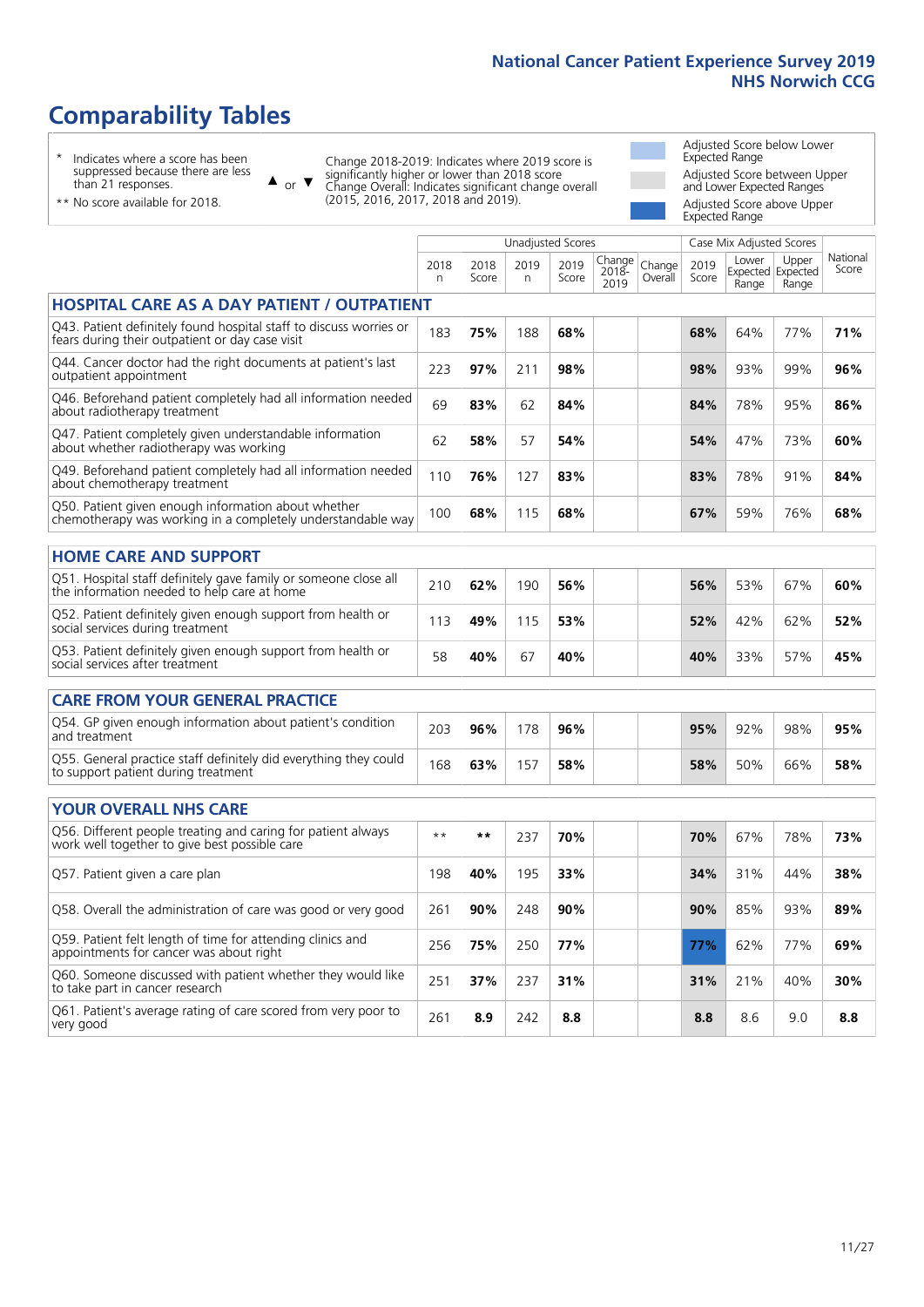- \* Indicates where a score has been suppressed because there are less than 21 responses.
- n.a. Indicates that there were no respondents for that tumour group.

| <b>SEEING YOUR GP</b>                           |            |              |               |                   |                   |                |                  |         | Tumour Group |         |         |                 |                                                           |       |                |
|-------------------------------------------------|------------|--------------|---------------|-------------------|-------------------|----------------|------------------|---------|--------------|---------|---------|-----------------|-----------------------------------------------------------|-------|----------------|
|                                                 |            | Brain<br>CNS | <b>Breast</b> | Colorectal<br>LGT | ত<br>Gynaecologic | Haematological | Head and<br>Neck | Lung    | Prostate     | Sarcoma | Skin    | Upper<br>Gastro | Jrological                                                | Other | All<br>Cancers |
| Q1. Saw GP once or twice before being told they | <b>CCG</b> | $\star$      | 96%           | $\star$           | $\star$           | 57%            | $\star$          | $\star$ | $\star$      | $\star$ | $\star$ | $\star$         |                                                           |       | 78% 74%        |
| needed to go to hospital                        | National   | 59%          |               | 94% 75% 77%       |                   |                |                  |         |              |         |         |                 | 67% 79% 71% 82% 71% 90% 74% 83% 74% 79%                   |       |                |
| Q2. Patient thought they were seen as soon as   | <b>CCG</b> | $\star$      | 91%           | $\star$           | $\star$           | 87%            | $\star$          | 81%     | $\star$      | $\star$ | $\star$ | $\star$         |                                                           |       | 67% 80%        |
| necessary                                       | National   | 79%          |               | 89% 83%           |                   |                |                  |         |              |         |         |                 | 81%   82%   81%   84%   86%   69%   85%   79%   85%   79% |       | 84%            |

#### **DIAGNOSTIC TESTS** Tumour Group

|                                                   |                                                                  | Brain   | <b>Breast</b> | Colorectal<br>LGT | $\overline{\sigma}$<br>Gynaecologic | Haematological | Head and<br>Neck | Lung    | Prostate | Sarcoma | Skin    | Upper<br>Gastro | Irologica                                   | Other | All<br>Cancers |
|---------------------------------------------------|------------------------------------------------------------------|---------|---------------|-------------------|-------------------------------------|----------------|------------------|---------|----------|---------|---------|-----------------|---------------------------------------------|-------|----------------|
| Q5. Received all the information needed about     | <b>CCG</b>                                                       | $\star$ | 95%           |                   |                                     | 96%            | $\star$          | 96%     |          | $\star$ |         | $\star$         |                                             |       | 98% 96%        |
| the test                                          | National                                                         | 93%     | 95%           | 95%               | 93%                                 | 95%            |                  | 93% 95% | 95%      | 93%     | 96%     | 95%             | 95%                                         | 95%   | 95%            |
| Q6. The length of time waiting for the test to be | <b>CCG</b>                                                       | $\star$ | 93%           |                   | $\star$                             | 85%            | $\star$          | 92%     | $\star$  | $\star$ | $\star$ | $\star$         | $\star$                                     |       | 83% 87%        |
| done was about right                              | National 84%                                                     |         | 91%           | 88%               |                                     |                |                  |         |          |         |         |                 | 86% 89% 88% 87% 87% 81% 87% 84% 87% 86% 88% |       |                |
| Q7. Test results explained in completely          | <b>CCG</b>                                                       | $\star$ | 84%           |                   |                                     | 69%            | $\star$          | 81%     | $\star$  | $\star$ | $\star$ | $\star$         | $\star$                                     |       | 83% 80%        |
| understandable way                                | National 71% 83% 82% 77% 77% 79% 80% 80% 78% 84% 75% 80% 76% 80% |         |               |                   |                                     |                |                  |         |          |         |         |                 |                                             |       |                |

| <b>FINDING OUT WHAT WAS WRONG WITH YOU</b>        |            |         |               |                                  |                |                |                        |             | Tumour Group |         |         |                 |            |       |                |
|---------------------------------------------------|------------|---------|---------------|----------------------------------|----------------|----------------|------------------------|-------------|--------------|---------|---------|-----------------|------------|-------|----------------|
|                                                   |            | Brain   | <b>Breast</b> | ╮<br>olorectal.<br>LGT<br>$\cup$ | Gynaecological | Haematological | ad and<br>Neck<br>Head | Lung        | Prostate     | Sarcoma | Skin    | Upper<br>Gastro | Jrological | Other | All<br>Cancers |
| Q10. Patient told they could bring a family       | <b>CCG</b> | $\star$ | 91%           | $\star$                          | $\star$        | 74%            | $\star$                | 71%         | $\star$      | $\star$ | $\star$ | $\star$         | $\star$    | 88%   | 77%            |
| member or friend when first told they had cancer  | National   | 85%     | 82%           | 82%                              | 71%            | 71%            | 71%                    | 77%         | 79%          | 73%     | 69%     | 76%             | 73%        | 75%   | 77%            |
| Q11. Patient felt they were told sensitively that | <b>CCG</b> | $\star$ | 96%           | $\star$                          | $\star$        | 93%            | $\star$                | 71%         | $\star$      | $\star$ | $\star$ | $\star$         | $\star$    |       | 84% 85%        |
| they had cancer                                   | National   | 79%     | 89%           | 87%                              | 82%            | 84% 87%        |                        | 83%         | 86%          | 84%     | 89%     | 81%             | 84%        |       | 83% 86%        |
| Q12. Patient completely understood the            | <b>CCG</b> | $\star$ | 81%           | $\star$                          | $\star$        | 70%            | $\ast$                 | 79%         | $\star$      | $\star$ | $\star$ | $\star$         | $^\star$   | 73%   | 76%            |
| explanation of what was wrong                     | National   | 66%     | 77%           | 79%                              | 73%            | 60%            | 78%                    | 76%         | 79%          | 67%     | 80%     | 70%             | 77%        | 70%   | 73%            |
| Q13. Patient given easy to understand written     | <b>CCG</b> | $\star$ | 76%           | $\star$                          | $\star$        | 86%            | $\star$                | 72%         | $\star$      | $\star$ | $\star$ | $\star$         | $^\star$   | 61%   | 71%            |
| information about the type of cancer they had     | National   | 66%     | 78%           | 73%                              | 71%            | 76%            |                        | 69% 67% 83% |              |         | 67% 84% | 67%             | 74%        | 65%   | 74%            |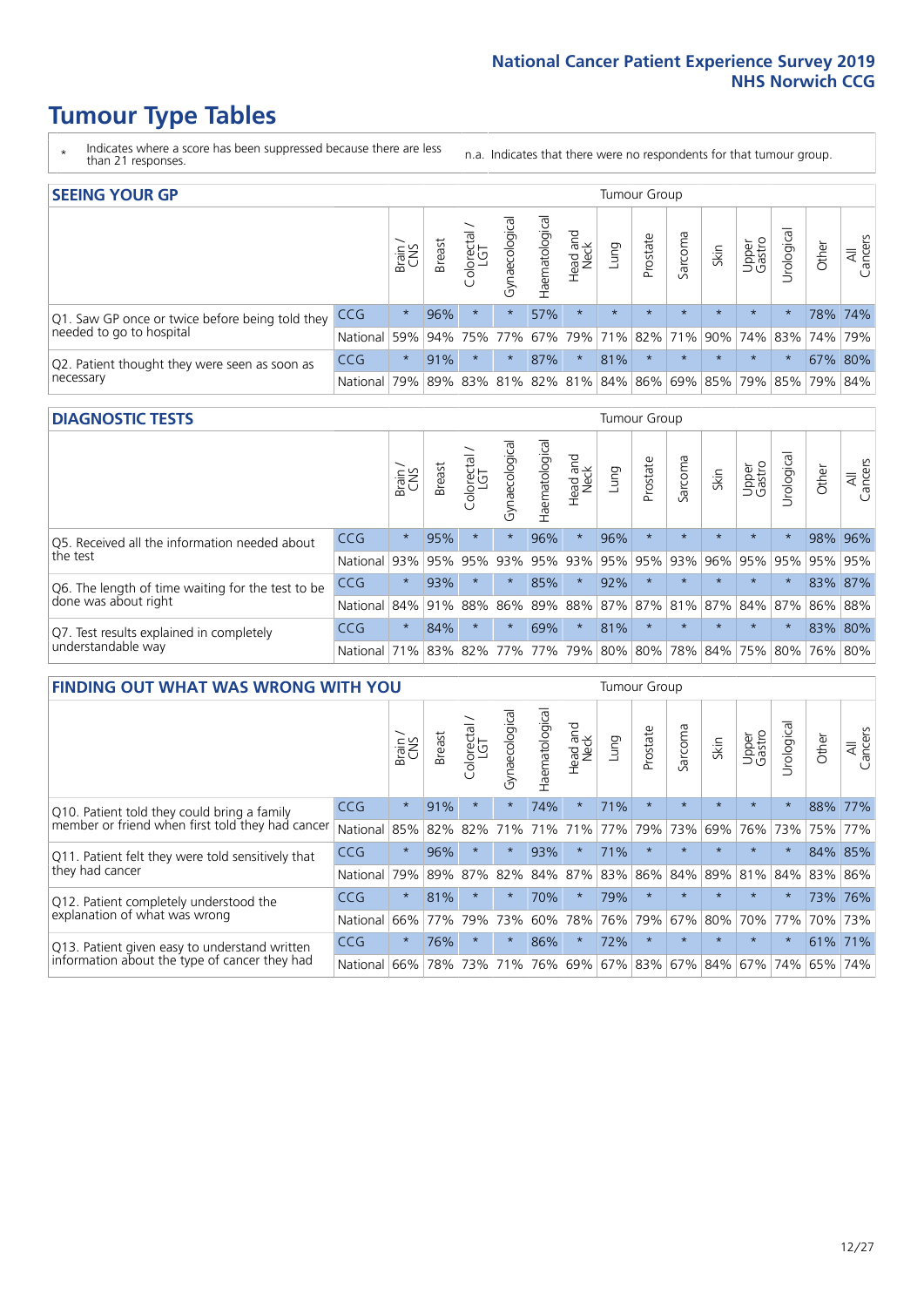- \* Indicates where a score has been suppressed because there are less than 21 responses.
- n.a. Indicates that there were no respondents for that tumour group.

| <b>DECIDING THE BEST TREATMENT FOR YOU</b>         |            |         |               |            |                |                |                         |      | <b>Tumour Group</b> |                                         |         |                 |            |         |                |
|----------------------------------------------------|------------|---------|---------------|------------|----------------|----------------|-------------------------|------|---------------------|-----------------------------------------|---------|-----------------|------------|---------|----------------|
|                                                    |            | Brain   | <b>Breast</b> | Colorectal | Gynaecological | Haematological | ead and<br>Neck<br>Head | Lung | Prostate            | arcoma<br>ιñ                            | Skin    | Upper<br>Gastro | Urological | Other   | All<br>Cancers |
| Q14. Patient felt that treatment options were      | CCG        | $\star$ | 88%           | $\star$    | $\star$        | 97%            | $\star$                 | 74%  | $\star$             | $\star$                                 | $\star$ | $\star$         | $\star$    | 74%     | 82%            |
| completely explained                               | National   | 85%     | 85%           | 85%        | 85%            | 82%            | 87%                     | 84%  | 83%                 | 83%                                     | 89%     | 81%             | 83%        | 79%     | 83%            |
| Q15. Patient felt possible side effects were       | CCG        | $\star$ | 74%           |            | $\star$        | 72%            | $\star$                 | 67%  | $\star$             | 大                                       |         | $\star$         | $\star$    | 72%     | 68%            |
| definitely explained in an understandable way      | National   | 69%     | 74%           | 76%        | 75%            | 69%            | 73%                     | 74%  | 73%                 | 73%                                     | 77%     | 72%             | 71%        | 70%     | 73%            |
| Q16. Patient definitely given practical advice and | <b>CCG</b> | $\star$ | 74%           |            | $\star$        | 76%            | $\star$                 | 50%  | $\star$             | 大                                       |         | $\star$         |            | 67%     | 63%            |
| support in dealing with side effects of treatment  | National   | 63%     | 70%           | 70%        | 69%            | 65%            | 70%                     | 69%  | 65%                 | 66%                                     | 71%     | 66%             | 63%        | 64%     | 67%            |
| Q17. Patient definitely told about side effects    | CCG        | $\star$ | 51%           |            | $\star$        | 62%            | $\star$                 | 48%  | $\star$             | $\star$                                 | $\star$ | $\star$         | $\star$    | 45%     | 50%            |
| that could affect them in the future               | National   | 62%     | 57%           | 59%        | 56%            | 51%            | 64%                     | 56%  | 66%                 | 54%                                     | 66%     | 53%             | 56%        | 52%     | 57%            |
| Q18. Patient definitely involved as much as they   | CCG        | $\star$ | 85%           |            | $\star$        | 90%            | $\star$                 | 71%  | $\star$             | $\star$                                 | $\star$ | $\star$         | $\star$    |         | 86% 81%        |
| wanted in decisions about care and treatment       | National   | 79%     |               |            |                |                |                         |      |                     | 81% 83% 81% 80% 81% 81% 84% 81% 87% 79% |         |                 | 79%        | 78% 81% |                |

#### **CLINICAL NURSE SPECIALIST (CNS)** Tumour Group

|                                             |          | Brain   | <b>Breast</b>   | Colorectal<br>LGT | $\overline{\sigma}$<br>aecologic<br>$\overline{\xi}$ | ক<br>Ű<br>Haematologi | Head and<br>Neck | Lung                    | Prostate | Sarcoma  | Skin    | Upper<br>Gastro | σ<br>rologica | Other | All<br>Cancers |
|---------------------------------------------|----------|---------|-----------------|-------------------|------------------------------------------------------|-----------------------|------------------|-------------------------|----------|----------|---------|-----------------|---------------|-------|----------------|
| Q19. Patient given the name of a CNS who    | CCG      | $\star$ | 100%            |                   |                                                      | 97%                   | $\star$          | 100%                    | $\star$  | $\star$  | $\star$ | $\star$         |               |       | 96% 98%        |
| would support them through their treatment  | National | 95%     | 95%             | 92%               | 95%                                                  | 92%                   | 91%              | 94% 91%                 |          | $ 91\% $ | 91%     | 93%             | 85%           | 89%   | 92%            |
| Q20. Patient found it very or quite easy to | CCG      | $\star$ | 82%             |                   | $\star$                                              | 90%                   | $\star$          | 72%                     | $\star$  | $\star$  | $\star$ | $\star$         | $\star$       | 88%   | 83%            |
| contact their CNS                           | National |         | 86% 84% 88% 85% |                   |                                                      |                       |                  | 87% 86% 86% 80%         |          |          |         | 86% 90% 85% 83% |               | 83%   | 85%            |
| Q21. Patient got understandable answers to  | CCG      | $\star$ | 91%             | $\star$           | $\star$                                              | 97%                   | $\star$          | 68%                     | $\star$  | $\star$  | $\star$ | $\star$         | $\star$       |       | 95% 89%        |
| important questions all or most of the time | National |         | 82%   87%   89% |                   | 86%                                                  |                       |                  | 89% 88% 86% 87% 87% 93% |          |          |         | 86% 87%         |               | 86%   | 87%            |

| <b>SUPPORT FOR PEOPLE WITH CANCER</b>                                                             |            |         |               |                        |                |                |                        |         | Tumour Group |         |         |                 |           |         |                |
|---------------------------------------------------------------------------------------------------|------------|---------|---------------|------------------------|----------------|----------------|------------------------|---------|--------------|---------|---------|-----------------|-----------|---------|----------------|
|                                                                                                   |            | Brain   | <b>Breast</b> | olorectal.<br>LGT<br>Ũ | Gynaecological | Haematological | ad and<br>Neck<br>Head | Lung    | Prostate     | Sarcoma | Skin    | Upper<br>Gastro | Jrologica | Other   | All<br>Cancers |
| Q22. Hospital staff gave information about<br>support or self-help groups for people with         | <b>CCG</b> | $\star$ | 96%           | $\star$                | $\star$        | 100%           | $\ast$                 | 84%     | $\star$      | $\star$ | $\star$ | $\star$         | $\star$   | 95%     | 93%            |
| cancer                                                                                            | National   | 92%     | 92%           | 88%                    | 87%            | 86%            | 88%                    | 87%     | 91%          | 86%     | 90%     | 88%             | 81%       | 83%     | 88%            |
| Q23. Hospital staff discussed or gave information<br>about the impact cancer could have on day to | CCG        | $\star$ | 90%           | $\star$                | $\star$        | 97%            | $\star$                | $\star$ | $\star$      | $\star$ | $\star$ | $\star$         | $\star$   | 90%     | 85%            |
| day activities                                                                                    | National   | 84%     | 86%           | 85%                    | 82%            | 84%            | 84%                    | 83%     | 88%          | 81%     | 86%     | 83%             | 78%       | 79%     | 84%            |
| Q24. Hospital staff gave information on getting                                                   | CCG        | $\star$ | 88%           | $\star$                | $\star$        | $\star$        | $\star$                | $\star$ | $\star$      | $\star$ | $\star$ | $\star$         | $\star$   | $\star$ | 71%            |
| financial help or possible benefits                                                               | National   | 78%     | 68%           | 61%                    | 66%            | 61%            | 67%                    | 72%     | 55%          | 64%     | 60%     | 64%             | 47%       | 59%     | 63%            |
| Q25. Hospital staff told patient they could get                                                   | <b>CCG</b> | $\star$ | 73%           | $\star$                | $\star$        | $\star$        | $\star$                | $\star$ | $\star$      | n.a.    | $\star$ | $\star$         | $\star$   | $\star$ | 79%            |
| free prescriptions                                                                                | National   | 82%     |               | 81% 83%                | 79%            | 87%            |                        |         | 84% 86% 80%  | 78%     | 71%     | 84%             | 73%       | 81%     | 82%            |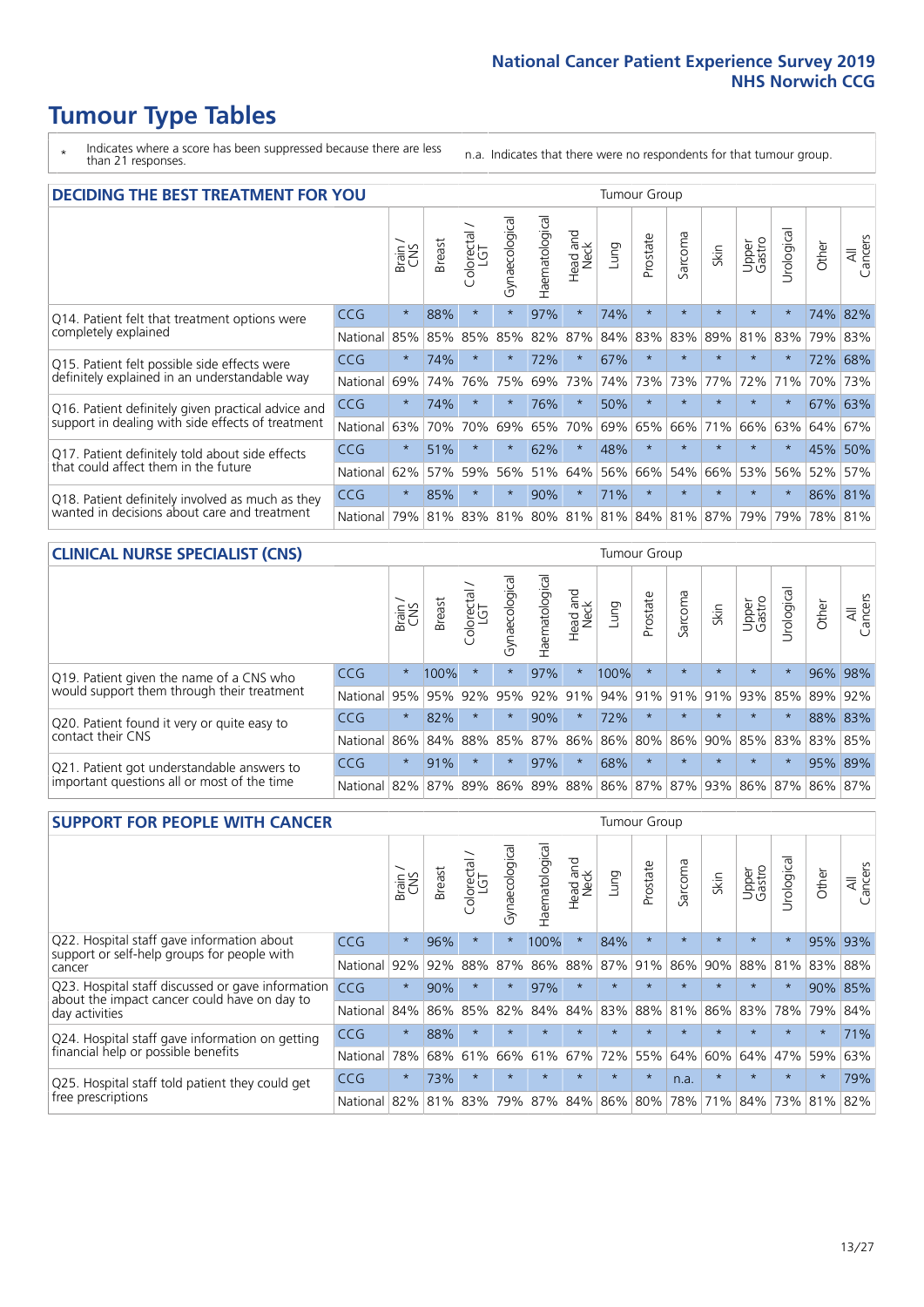- \* Indicates where a score has been suppressed because there are less than 21 responses.
- n.a. Indicates that there were no respondents for that tumour group.

| <b>OPERATIONS</b>                                |              |       |               |            |                |                               |                  |         | Tumour Group            |         |         |                 |                                  |         |                |
|--------------------------------------------------|--------------|-------|---------------|------------|----------------|-------------------------------|------------------|---------|-------------------------|---------|---------|-----------------|----------------------------------|---------|----------------|
|                                                  |              | Brain | <b>Breast</b> | Colorectal | Gynaecological | $\overline{3}$<br>Haematologi | Head and<br>Neck | Lung    | Prostate                | Sarcoma | Skin    | Upper<br>Gastro | $\overline{\sigma}$<br>Jrologica | Other   | All<br>Cancers |
| Q27. Beforehand, patient had all the information | <b>CCG</b>   | n.a.  | 94%           |            | $\star$        | $\star$                       | $\star$          | $\star$ | $\star$                 | n.a.    | $\star$ | $\star$         | $\star$                          | $\star$ | 95%            |
| needed about the operation                       | National 96% |       |               | 97% 96%    | 96%            |                               |                  |         | 94% 96% 95% 97% 95% 96% |         |         |                 | 96% 95% 95%                      |         | 96%            |
| Q28. Afterwards, staff completely explained how  | <b>CCG</b>   | n.a.  | 76%           |            | $\star$        | $\star$                       | $\star$          | $\star$ | $\star$                 | n.a.    | $\star$ | $\star$         | $\star$                          | $\star$ | 74%            |
| operation had gone in understandable way         | National     | 76%   |               | 79% 83%    |                | 79%   78%   79%               |                  |         | 79% 78% 80% 82% 79%     |         |         |                 |                                  | 76% 77% | 79%            |

#### **HOSPITAL CARE AS AN INPATIENT** Tumour Group

|                                                                                                   |            | Brain | Breast  | Colorectal /<br>LGT | Gynaecological | Haematological | Head and<br>Neck | Lung    | Prostate | Sarcoma | Skin    | Upper<br>Gastro | Urological | Other   | All<br>Cancers |
|---------------------------------------------------------------------------------------------------|------------|-------|---------|---------------------|----------------|----------------|------------------|---------|----------|---------|---------|-----------------|------------|---------|----------------|
| Q30. Hospital staff didn't talk in front of patient                                               | CCG        | n.a.  | $\star$ | $\star$             | $\star$        | $\star$        | $\star$          | $\star$ | $\star$  | $\star$ | $\star$ | $\star$         | $\star$    | $\star$ | 79%            |
| as if patient wasn't there                                                                        | National   | 81%   | 86%     | 81%                 | 83%            | 84%            | 83%              | 81%     | 88%      | 86%     | 86%     | 81%             | 83%        | 82%     | 84%            |
| O31. Patient had confidence and trust in all                                                      | <b>CCG</b> | n.a.  | $\star$ | $\star$             | $\star$        | $\star$        | $\star$          | $\star$ | $\star$  | $\star$ | $\star$ |                 | $\star$    | $\star$ | 78%            |
| doctors treating them                                                                             | National   | 82%   | 83%     | 85%                 | 83%            | 82%            |                  | 87% 83% | 89%      | 86%     | 85%     | 81%             | 85%        | 80%     | 84%            |
| Q32. Patient's family or someone close definitely<br>felt able to talk to a doctor                | CCG        | n.a.  | $\star$ | $\star$             | $\star$        | $\star$        | $\star$          | $\star$ | $\star$  | $\star$ | $\star$ | $\star$         | $\star$    | $\star$ | 66%            |
|                                                                                                   | National   | 67%   | 72%     | 73%                 | 72%            | 74%            | 75%              | 74%     | 72%      | 71%     | 74%     | 73%             | 71%        | 69%     | 72%            |
| Q33. Patient had confidence and trust in all the<br>ward nurses treating them                     | CCG        | n.a.  | $\star$ | $\star$             | $\star$        | $\star$        | $\star$          | $\star$ | $\star$  | $\star$ | $\star$ | $\star$         | $\star$    | $\star$ | 69%            |
|                                                                                                   | National   | 72%   | 73%     | 72%                 | 71%            | 77%            | 75%              | 77%     | 79%      | 74%     | 75%     | 73%             | 77%        | 69%     | 74%            |
| Q34. Patient thought there were always or nearly<br>always enough nurses on duty to care for them | CCG        | n.a.  | $\star$ | $\star$             | $\star$        | $\star$        | $\star$          | $\star$ | $\star$  | $\star$ | $\star$ | $\star$         | $\star$    | $\star$ | 49%            |
|                                                                                                   | National   | 68%   | 64%     | 62%                 | 63%            | 63%            | 65%              | 68%     | 72%      | 65%     | 70%     | 65%             | 66%        | 60%     | 64%            |
| Q35. All hospital staff asked patient what name                                                   | CCG        | n.a.  | $\star$ | $\star$             | $\star$        | $\star$        | $\star$          | $\star$ | $\star$  | $\star$ | $\star$ | $\star$         | $\star$    | $\star$ | 66%            |
| they prefer to be called by                                                                       | National   | 68%   | 62%     | 74%                 | 65%            | 72%            | 71%              | 76%     | 72%      | 74%     | 70%     | 78%             | 76%        | 69%     | 71%            |
| Q36. Patient always given enough privacy when                                                     | CCG        | n.a.  | $\star$ | $\star$             | $\star$        | $\star$        | $\star$          | $\star$ | $\star$  | $\star$ | $\star$ | $\star$         | $\star$    | $\star$ | 82%            |
| discussing condition or treatment                                                                 | National   | 78%   | 84%     | 85%                 | 81%            | 86%            | 87%              | 84%     | 88%      | 84%     | 84%     | 84%             | 85%        | 82%     | 85%            |
| Q37. Patient definitely found hospital staff to                                                   | CCG        | n.a.  | $\star$ | $\star$             | $\star$        | $\star$        | $\star$          | $\star$ | $\star$  | $\star$ | $\star$ | $\star$         | $\star$    | $\star$ | 51%            |
| discuss worries or fears during their inpatient visit                                             | National   | 45%   | 51%     | 55%                 | 51%            | 56%            | 52%              | 49%     | 53%      | 54%     | 51%     | 53%             | 49%        | 46%     | 52%            |
| Q38. Hospital staff definitely did everything they                                                | CCG        | n.a.  | $\star$ | $\star$             | $\star$        | $\star$        | $\star$          | $\star$ | $\star$  | n.a.    | $\star$ | $\star$         | $\star$    | $\star$ | 81%            |
| could to help control pain                                                                        | National   | 85%   | 83%     | 84%                 | 82%            | 82%            | 80%              | 84%     | 85%      | 83%     | 85%     | 82%             | 81%        | 82%     | 83%            |
| Q39. Patient always felt they were treated with                                                   | CCG        | n.a.  | $\star$ | $\star$             | $\star$        | $\star$        | $\star$          | $\star$ | $\star$  | $\star$ | $\star$ | $\star$         | $\star$    | $\star$ | 88%            |
| respect and dignity while in hospital                                                             | National   | 85%   | 87%     | 87%                 | 85%            | 89%            |                  | 87% 88% | 91%      | 89%     | 89%     | 88%             | 90%        | 86%     | 88%            |
| Q40. Patient given clear written information<br>about what should or should not do after leaving  | CCG        | n.a.  | $\star$ | $\star$             | $\star$        | $\star$        | $\star$          | $\star$ | $\star$  | $\star$ | $\star$ | $\star$         | $\star$    | $\star$ | 85%            |
| hospital                                                                                          | National   | 80%   | 89%     | 86%                 | 86%            | 83%            |                  | 87% 82% | 91%      | 85%     | 90%     | 82%             | 87%        | 83%     | 86%            |
| Q41. Hospital staff told patient who to contact<br>if worried about condition or treatment after  | CCG        | n.a.  | $\star$ | $\star$             | $\star$        | $\star$        | $\star$          | $\star$ | $\star$  | $\star$ | $\star$ | $\star$         | $\star$    | $\star$ | 94%            |
| leaving hospital                                                                                  | National   | 94%   | 95%     |                     |                | 95% 93% 96%    |                  | 93% 92% | 96%      |         |         | 94% 95% 92%     | 92%        | 93%     | 94%            |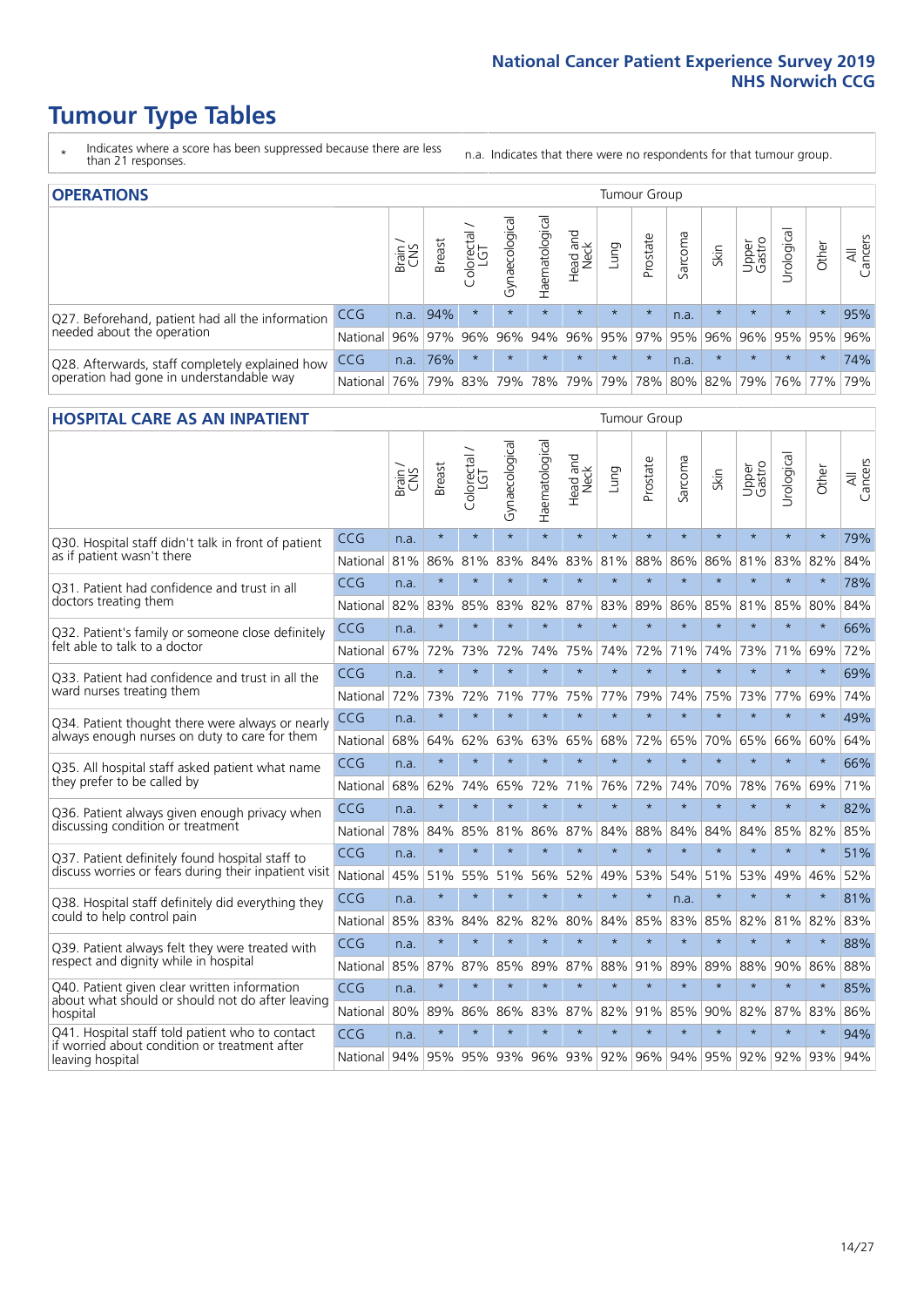- \* Indicates where a score has been suppressed because there are less than 21 responses.
- n.a. Indicates that there were no respondents for that tumour group.

| <b>HOSPITAL CARE AS A DAY PATIENT / OUTPATIENT</b>                                                                    | <b>Tumour Group</b> |         |               |                        |                |                |                         |         |          |         |         |                 |            |          |                |
|-----------------------------------------------------------------------------------------------------------------------|---------------------|---------|---------------|------------------------|----------------|----------------|-------------------------|---------|----------|---------|---------|-----------------|------------|----------|----------------|
|                                                                                                                       |                     | Brain   | <b>Breast</b> | colorectal<br>LGT<br>Ũ | Gynaecological | Haematological | aad and<br>Neck<br>Head | Lung    | Prostate | Sarcoma | Skin    | Upper<br>Gastro | Urological | Other    | All<br>Cancers |
| Q43. Patient definitely found hospital staff to                                                                       | CCG                 | $\star$ | 69%           | $\star$                | $\star$        | 81%            | $\star$                 | 57%     | $\star$  | $\star$ | $\star$ | $\star$         | $\star$    | 74%      | 68%            |
| discuss worries or fears during their outpatient or<br>day case visit                                                 | National            | 66%     | 68%           | 73%                    | 70%            | 73%            | 72%                     | 70%     | 74%      | 72%     | 72%     | 71%             | 67%        | 68%      | 71%            |
| Q44. Cancer doctor had the right documents at<br>patient's last outpatient appointment                                | CCG                 | $\star$ | 100%          | $\star$                |                | 100%           | $\star$                 | 96%     | $\star$  | n.a.    |         | $\star$         |            | 100% 98% |                |
|                                                                                                                       | National            | 94%     | 96%           | 96%                    | 96%            | 97%            | 96%                     | 96%     | 96%      | 96%     | 96%     | 94%             | 96%        | 95%      | 96%            |
| Q46. Beforehand patient completely had                                                                                | <b>CCG</b>          | n.a.    | 88%           | $\star$                | n.a.           | $\star$        | $\star$                 | $\star$ | $\star$  | n.a.    | n.a.    | $\star$         | $\star$    | $\star$  | 84%            |
| all information needed about radiotherapy<br>treatment                                                                | National            | 91%     | 88%           | 83%                    | 88%            | 84%            | 86%                     | 86%     | 88%      | 88%     | 84%     | 86%             | 83%        | 84%      | 86%            |
| Q47. Patient completely given understandable                                                                          | <b>CCG</b>          | n.a.    | 50%           | $\star$                | n.a.           | $\star$        | $\star$                 | $\star$ | $\star$  | n.a.    | n.a.    | $\star$         | $\star$    | $\star$  | 54%            |
| information about whether radiotherapy was<br>working                                                                 | National            | 56%     | 60%           | 57%                    | 61%            | 62%            | 63%                     | 59%     | 60%      | 67%     | 57%     | 52%             | 59%        | 59%      | 60%            |
| Q49. Beforehand patient completely had all                                                                            | CCG                 | $\star$ | 79%           | $\star$                | $\star$        | $\ast$         | n.a.                    | 77%     | $\star$  | $\star$ | n.a.    | $\star$         | $^\star$   | 100% 83% |                |
| information needed about chemotherapy<br>treatment                                                                    | National            | 80%     | 82%           | 86%                    | 87%            | 85%            | 79%                     | 84%     | 86%      | 86%     | 90%     | 84%             | 85%        | 85%      | 84%            |
| Q50. Patient given enough information about<br>whether chemotherapy was working in a<br>completely understandable way | <b>CCG</b>          | n.a.    | 54%           | $\star$                | $\star$        | $\star$        | n.a.                    | 73%     | $\star$  | $\star$ | n.a.    | $\star$         | $\star$    | 68%      | 68%            |
|                                                                                                                       | National            | 54%     | 62%           | 64%                    | 68%            | 75%            |                         | 57% 67% | 66%      | 71%     | 79%     | 61%             | 68%        | 69%      | 68%            |

#### **HOME CARE AND SUPPORT** Tumour Group

|                                                                                                                   |                 | Brain   | <b>Breast</b> | Colorectal<br>LGT | $\overline{\sigma}$<br>Gynaecologic | ত<br>Haematologic | ad and<br>Neck<br>Head | Lung    | Prostate | Sarcoma | Skin    | Upper<br>Gastro | rological   | Other   | All<br>Cancers |
|-------------------------------------------------------------------------------------------------------------------|-----------------|---------|---------------|-------------------|-------------------------------------|-------------------|------------------------|---------|----------|---------|---------|-----------------|-------------|---------|----------------|
| Q51. Hospital staff definitely gave family or<br>someone close all the information needed to<br>help care at home | <b>CCG</b>      | $\star$ | 62%           | $\star$           | $\star$                             | 61%               | $\star$                | 71%     | $\star$  | $\star$ | $\star$ | $\star$         | $\star$     | 50%     | 56%            |
|                                                                                                                   | National        | 58%     | 58%           | 63%               | 57%                                 | 62%               | 67%                    | 59%     | 61%      |         | 62% 65% | 60%             | 59%         | 55%     | 60%            |
| Q52. Patient definitely given enough support<br>from health or social services during treatment                   | <b>CCG</b>      | $\star$ | 60%           |                   | $\star$                             |                   | $\star$                | $\star$ | $\star$  | n.a.    |         | $\star$         | $\star$     | $\star$ | 53%            |
|                                                                                                                   | National        | 42%     | 52%           | 60%               |                                     | 45% 51%           | 59%                    | 50%     | 48%      |         | 53% 57% |                 | 54% 48% 51% |         | 52%            |
| Q53. Patient definitely given enough support<br>from health or social services after treatment                    | <b>CCG</b>      | $\star$ | $\star$       | $\star$           | $\star$                             | $\star$           | $\star$                | $\star$ | $\star$  | $\star$ | $\star$ | $\star$         | $\star$     | $\star$ | 40%            |
|                                                                                                                   | <b>National</b> | 39%     | 41% 53%       |                   | 39%                                 | $ 43\% $          | 56%                    | 40%     | 46%      | 48% 59% |         | 47%             | 44%         | 44%     | 45%            |

| <b>CARE FROM YOUR GENERAL PRACTICE</b>                                                                     |              |         |               |                        |               |                |                                 | <b>Tumour Group</b> |          |         |         |                 |                      |                                         |                |  |
|------------------------------------------------------------------------------------------------------------|--------------|---------|---------------|------------------------|---------------|----------------|---------------------------------|---------------------|----------|---------|---------|-----------------|----------------------|-----------------------------------------|----------------|--|
|                                                                                                            |              | Brain,  | <b>Breast</b> | ー<br>Colorectal<br>LGT | Gynaecologica | Haematological | Head and<br>Neck                | Lung                | Prostate | Sarcoma | Skin    | Upper<br>Gastro | $\sigma$<br>Urologic | Other                                   | All<br>Cancers |  |
| Q54. GP given enough information about<br>patient's condition and treatment                                | CCG          | $\star$ | 97%           | $\star$                | $\star$       | 90%            | $\star$                         | 95%                 | $\star$  | $\star$ | $\star$ | $\star$         | $\star$              | 100% 96%                                |                |  |
|                                                                                                            | National 91% |         |               | 96% 95%                | 95%           |                | 96% 94% 94% 96% 94% 96% 93% 95% |                     |          |         |         |                 |                      | 94% 95%                                 |                |  |
| Q55. General practice staff definitely did<br>everything they could to support patient during<br>treatment | <b>CCG</b>   | $\star$ | 63%           | $\star$                |               | 65%            | $\star$                         | $\star$             | $\star$  | $\star$ | $\star$ | $\star$         |                      | 50% 58%                                 |                |  |
|                                                                                                            | National 55% |         |               | 58% 59%                | 56%           |                |                                 |                     |          |         |         |                 |                      | 56% 59% 56% 64% 56% 65% 59% 59% 55% 58% |                |  |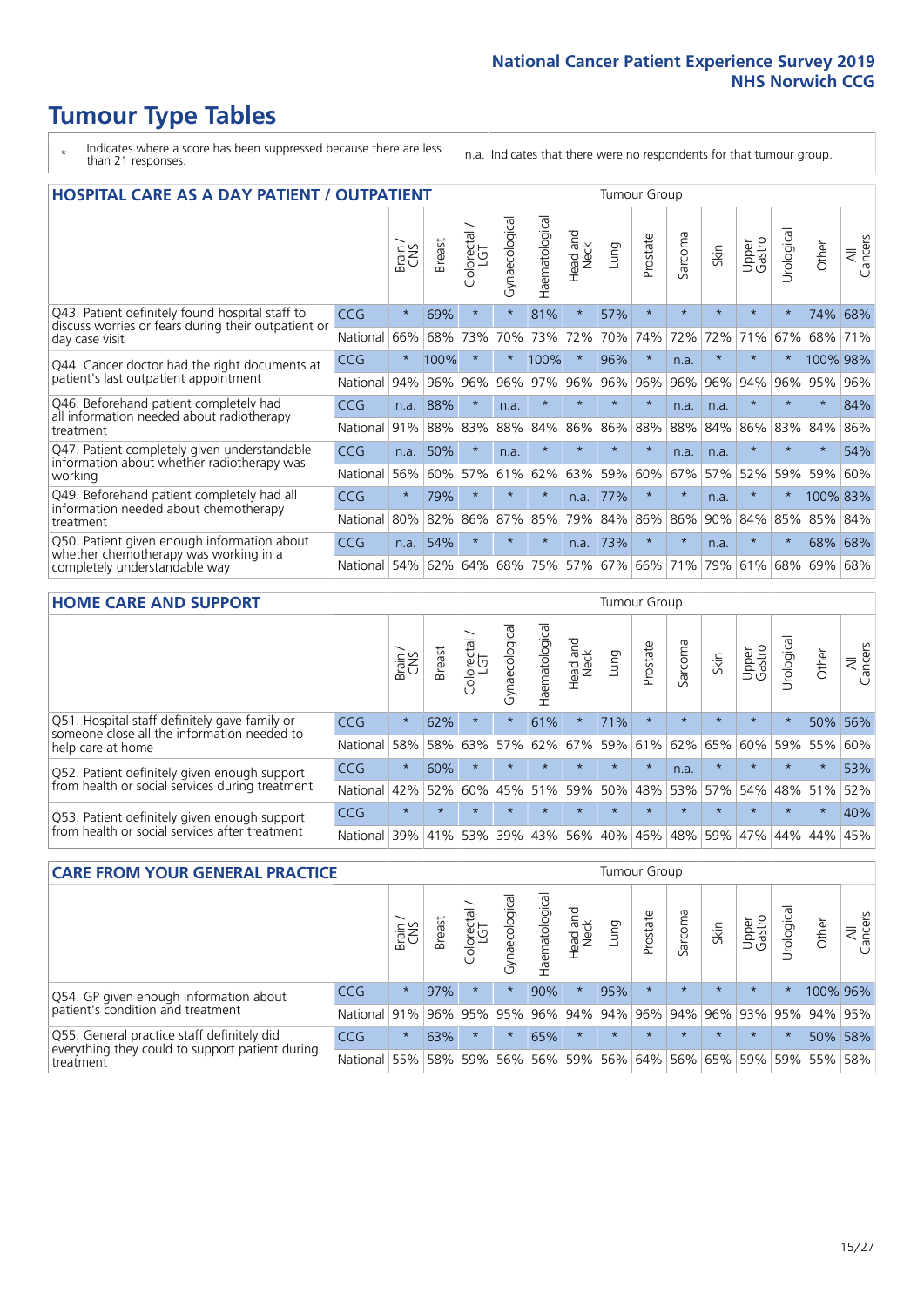- \* Indicates where a score has been suppressed because there are less than 21 responses.
- n.a. Indicates that there were no respondents for that tumour group.

#### **YOUR OVERALL NHS CARE** THE TWO CONTROLLER THE THE THROUP CHANGE THE TUMOUR GROUP

| UN V V LIVALL IVI 19 GAINL |                                                                                                       |               |                            |                |                |                         |      |          |                      |         |                 |                |       |                |  |  |  |  |  |
|----------------------------|-------------------------------------------------------------------------------------------------------|---------------|----------------------------|----------------|----------------|-------------------------|------|----------|----------------------|---------|-----------------|----------------|-------|----------------|--|--|--|--|--|
|                            | Brain<br>CNS                                                                                          | <b>Breast</b> | olorectal<br>LGT<br>$\cup$ | Gynaecological | Haematological | aad and<br>Neck<br>Head | Lung | Prostate | arcoma<br>$\sqrt{ }$ | Skin    | Upper<br>Gastro | ෆී<br>Urologia | Other | All<br>Cancers |  |  |  |  |  |
| <b>CCG</b>                 | $\star$                                                                                               | 82%           | $\star$                    | $\star$        | 81%            | $\star$                 | 54%  | $\star$  | $\star$              | $\star$ | $\star$         | $\star$        | 74%   | 70%            |  |  |  |  |  |
| National                   | 60%                                                                                                   | 73%           | 73%                        | 69%            | 75%            | 73%                     | 73%  | 75%      | 70%                  | 79%     | 69%             | 74%            | 68%   | 73%            |  |  |  |  |  |
| <b>CCG</b>                 | $\star$                                                                                               | 50%           | $\star$                    | $\star$        | 32%            | $\ast$                  | 38%  | $\star$  | $\star$              | $\star$ | $\star$         | $\star$        | 27%   | 33%            |  |  |  |  |  |
| National                   | 36%                                                                                                   | 41%           | 40%                        | 34%            | 36%            | 39%                     | 36%  | 40%      | 34%                  | 44%     | 36%             | 33%            | 31%   | 38%            |  |  |  |  |  |
| <b>CCG</b>                 | $\star$                                                                                               | 96%           | $\star$                    |                | 90%            | $\ast$                  | 75%  | $\star$  | $\star$              | $\star$ |                 |                | 93%   | 90%            |  |  |  |  |  |
| National                   | 85%                                                                                                   | 90%           | 88%                        | 87%            | 91%            | 90%                     | 90%  | 88%      | 88%                  | 90%     | 86%             | 85%            | 87%   | 89%            |  |  |  |  |  |
| <b>CCG</b>                 | $\star$                                                                                               | 79%           | $\star$                    | $\star$        | 83%            | $\star$                 | 89%  | $\star$  | $\star$              | $\star$ | $\star$         | $\star$        | 73%   | 77%            |  |  |  |  |  |
| National                   | 58%                                                                                                   | 68%           | 73%                        | 66%            | 66%            | 71%                     | 71%  | 76%      | 68%                  | 73%     | 66%             | 75%            | 64%   | 69%            |  |  |  |  |  |
| <b>CCG</b>                 | $\star$                                                                                               | 23%           | $\star$                    |                | 42%            | $\star$                 | 48%  | $\star$  | $\star$              | $\star$ | $\star$         | $\star$        | 35%   | 31%            |  |  |  |  |  |
| National                   | 42%                                                                                                   | 30%           | 32%                        | 31%            | 33%            |                         | 34%  | 31%      | 36%                  | 20%     | 36%             | 21%            | 32%   | 30%            |  |  |  |  |  |
| CCG                        | $\star$                                                                                               | 9.1           | $\star$                    | $\star$        | 9.0            | $\ast$                  | 8.4  | $\star$  | $\star$              | $\star$ | $\star$         | $\star$        | 8.9   | 8.8            |  |  |  |  |  |
| National                   | 8.6                                                                                                   | 8.9           | 8.8                        | 8.7            | 8.9            | 8.8                     | 8.8  | 8.8      | 8.8                  | 8.9     | 8.7             | 8.7            | 8.7   | 8.8            |  |  |  |  |  |
|                            | Q58. Overall the administration of care was good<br>Q61. Patient's average rating of care scored from |               |                            |                |                |                         | 21%  |          |                      |         |                 |                |       |                |  |  |  |  |  |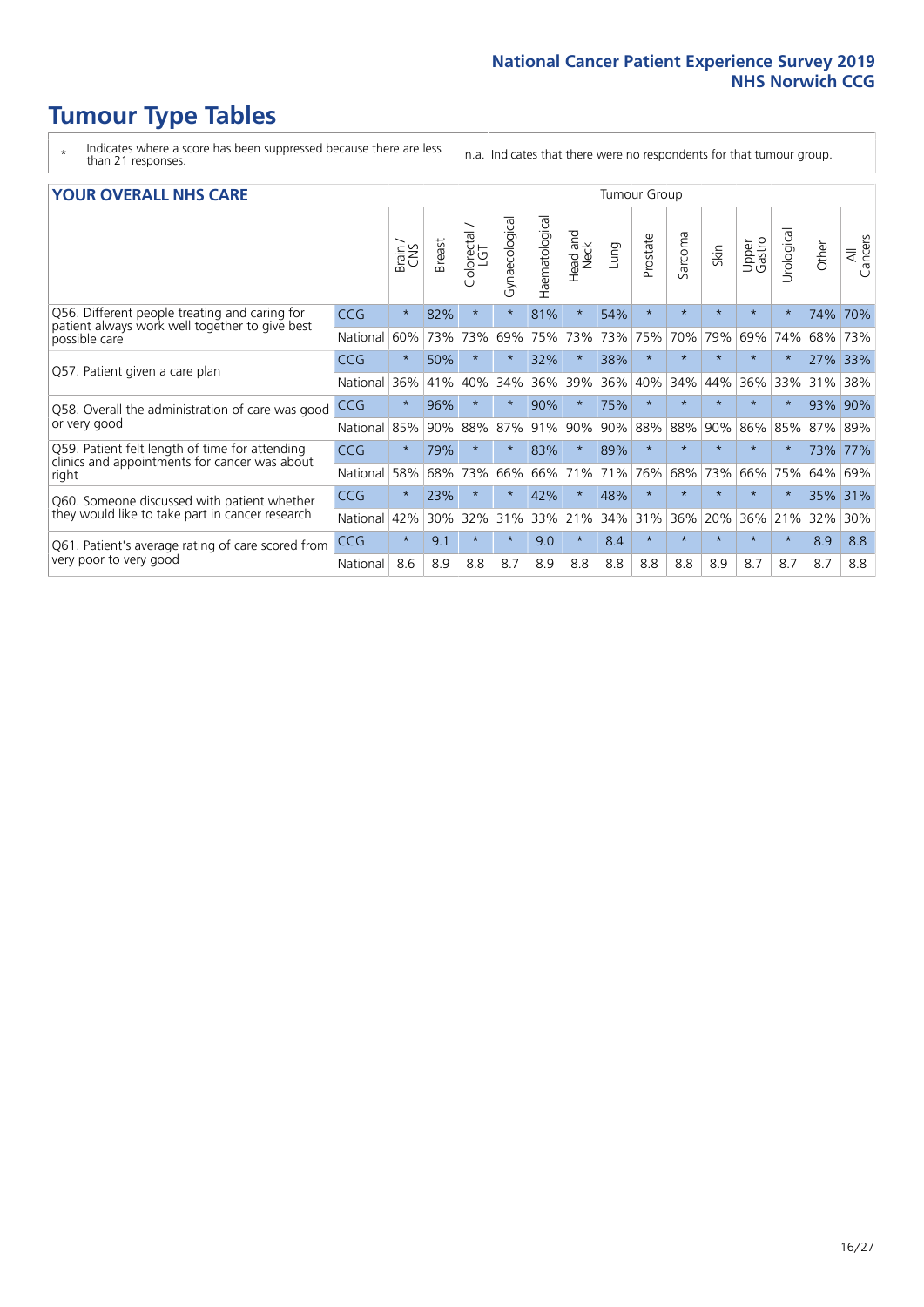### **Year on Year Charts**





#### **DIAGNOSTIC TESTS**





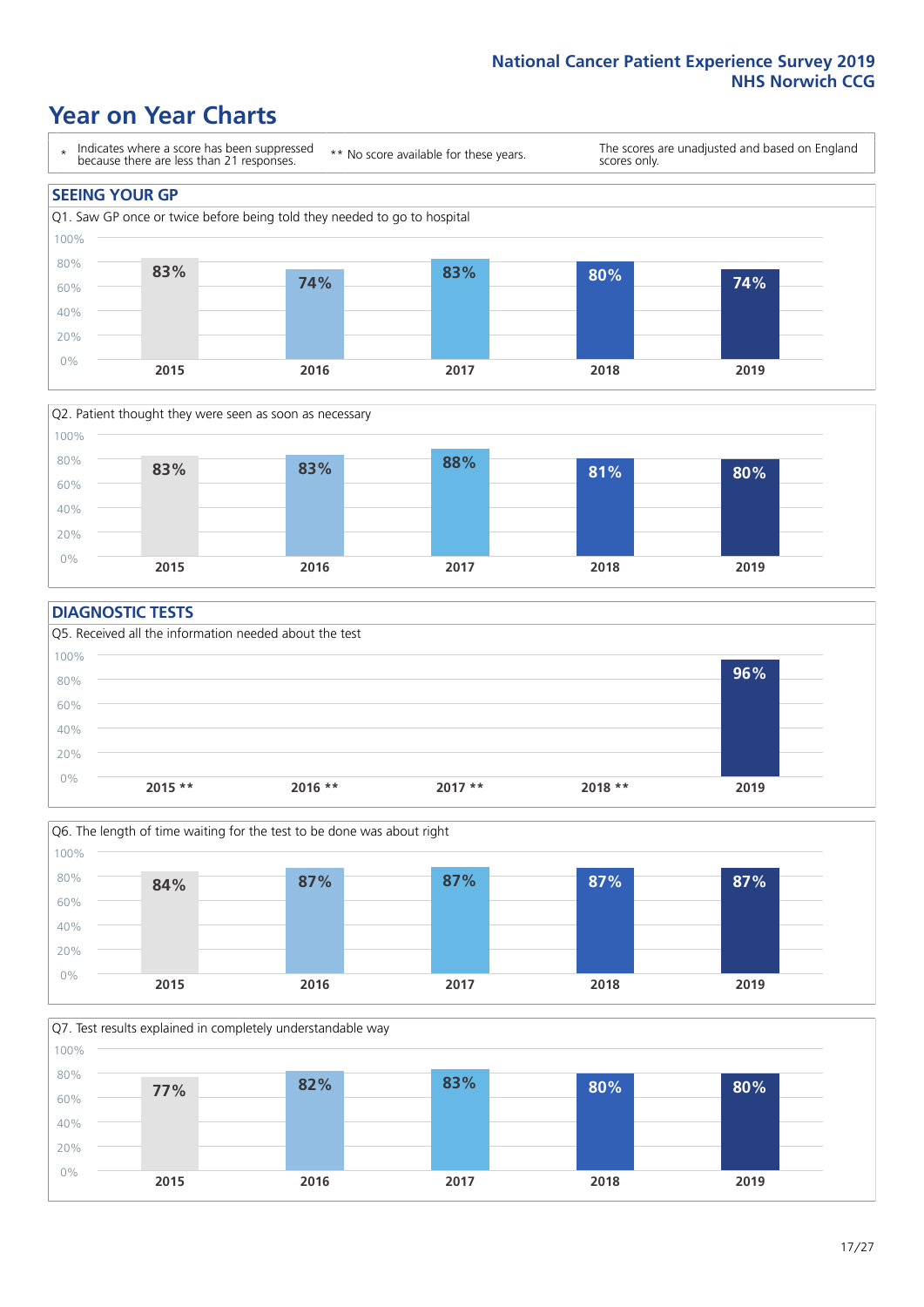## **Year on Year Charts**

\* Indicates where a score has been suppressed because there are less than 21 responses.

\*\* No score available for these years.

The scores are unadjusted and based on England scores only.









### **DECIDING THE BEST TREATMENT FOR YOU**

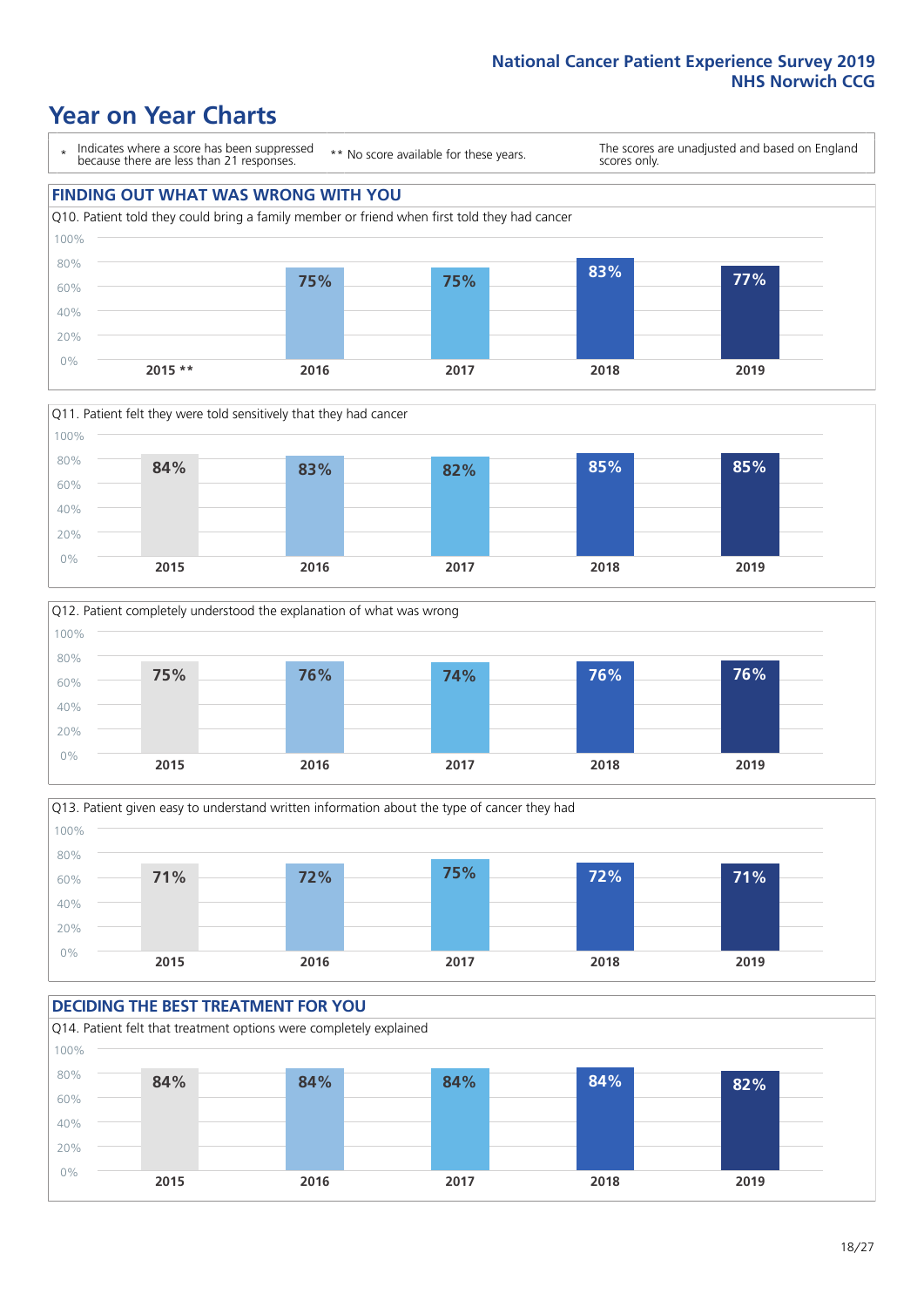## **Year on Year Charts**







Q18. Patient definitely involved as much as they wanted in decisions about care and treatment  $0%$ 20% 40% 60% 80% 100% **2015 \*\* 2016 \*\* 2017 \*\* 2018 \*\* 2019 81%**

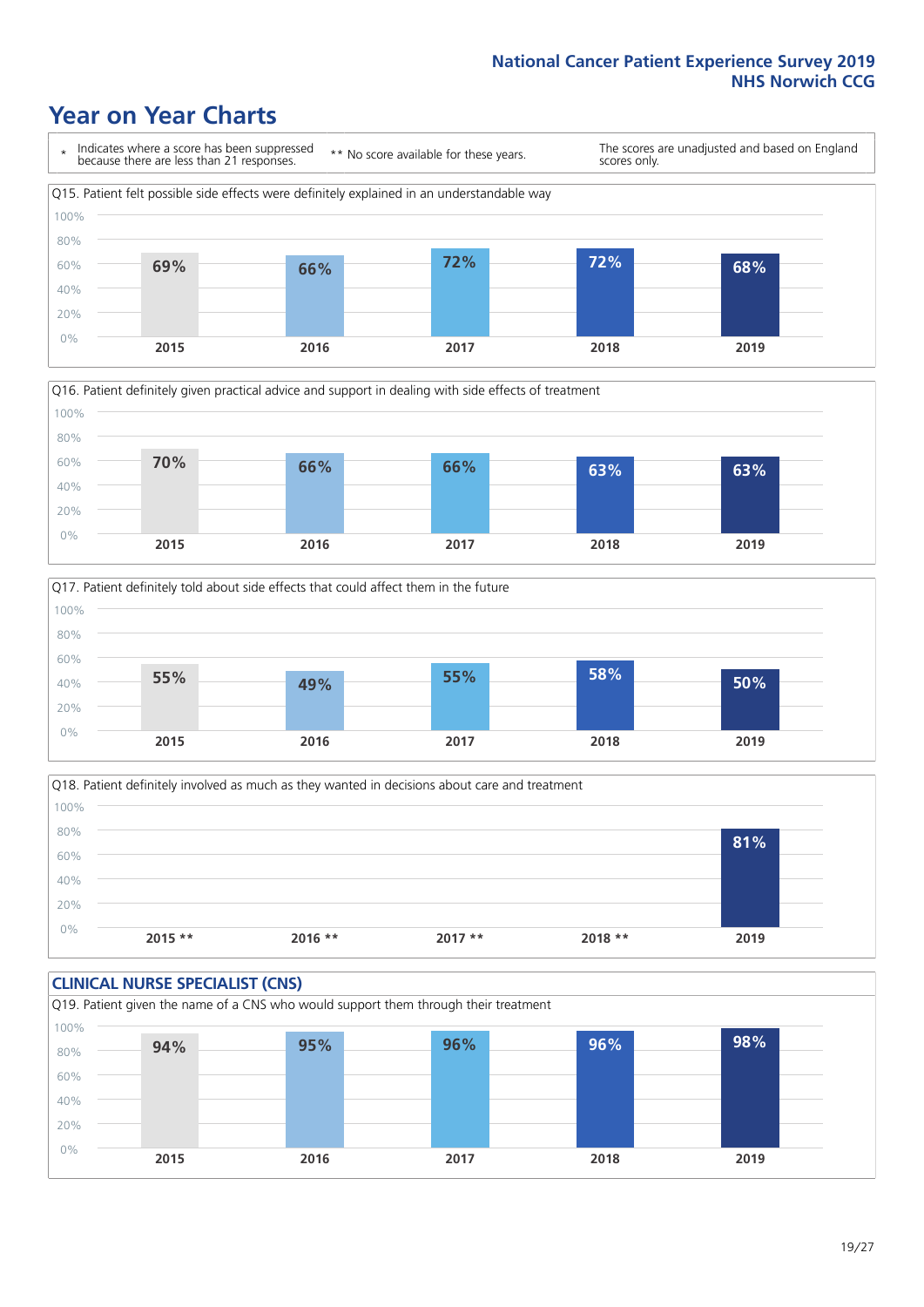### **Year on Year Charts**









Q24. Hospital staff gave information on getting financial help or possible benefits

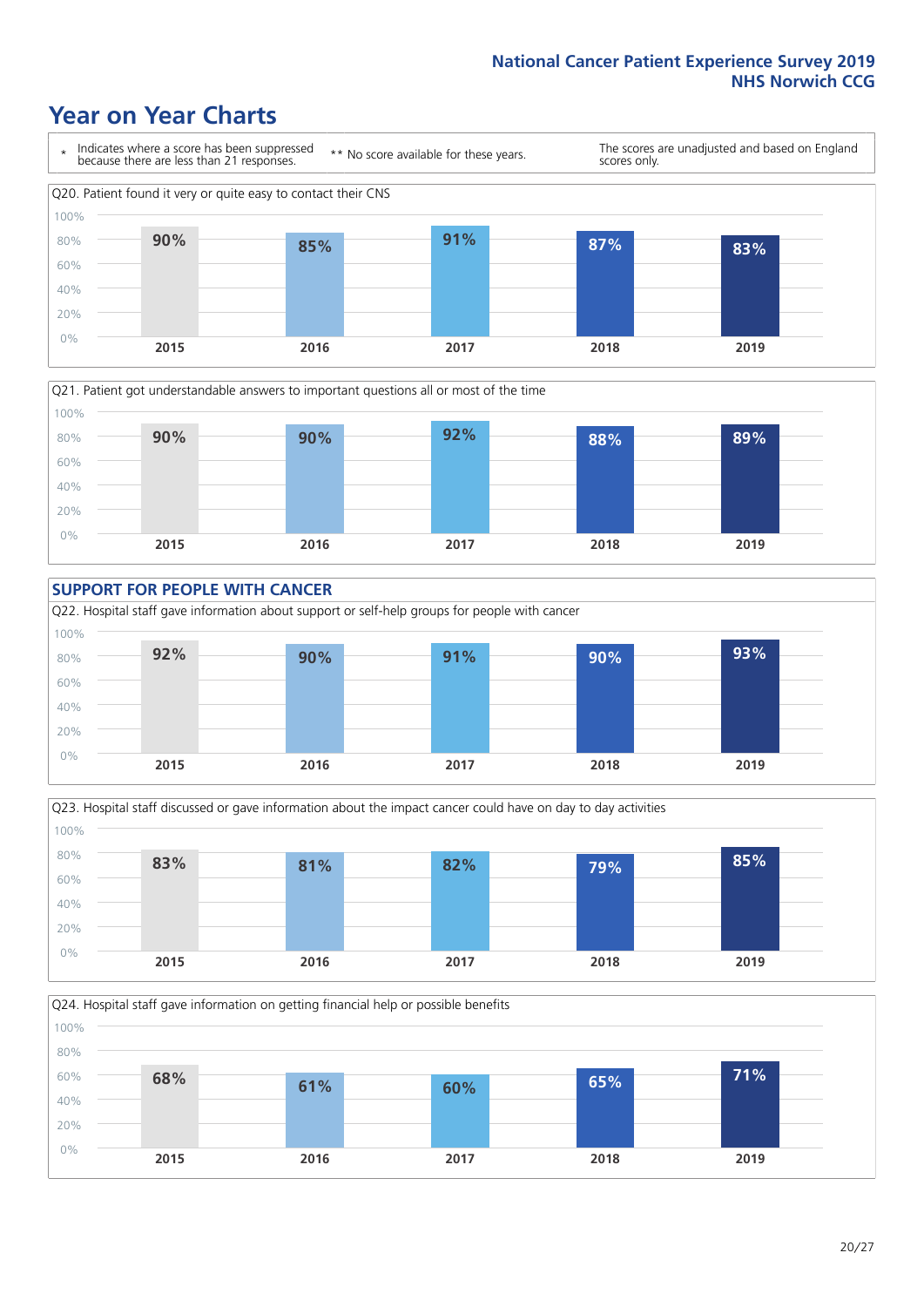### **Year on Year Charts**



#### **OPERATIONS**





#### **HOSPITAL CARE AS AN INPATIENT** Q30. Hospital staff didn't talk in front of patient as if patient wasn't there 0% 20% 40% 60% 80% 100% **2015 \*\* 2016 \*\* 2017 \*\* 2018 \*\* 2019 79%**

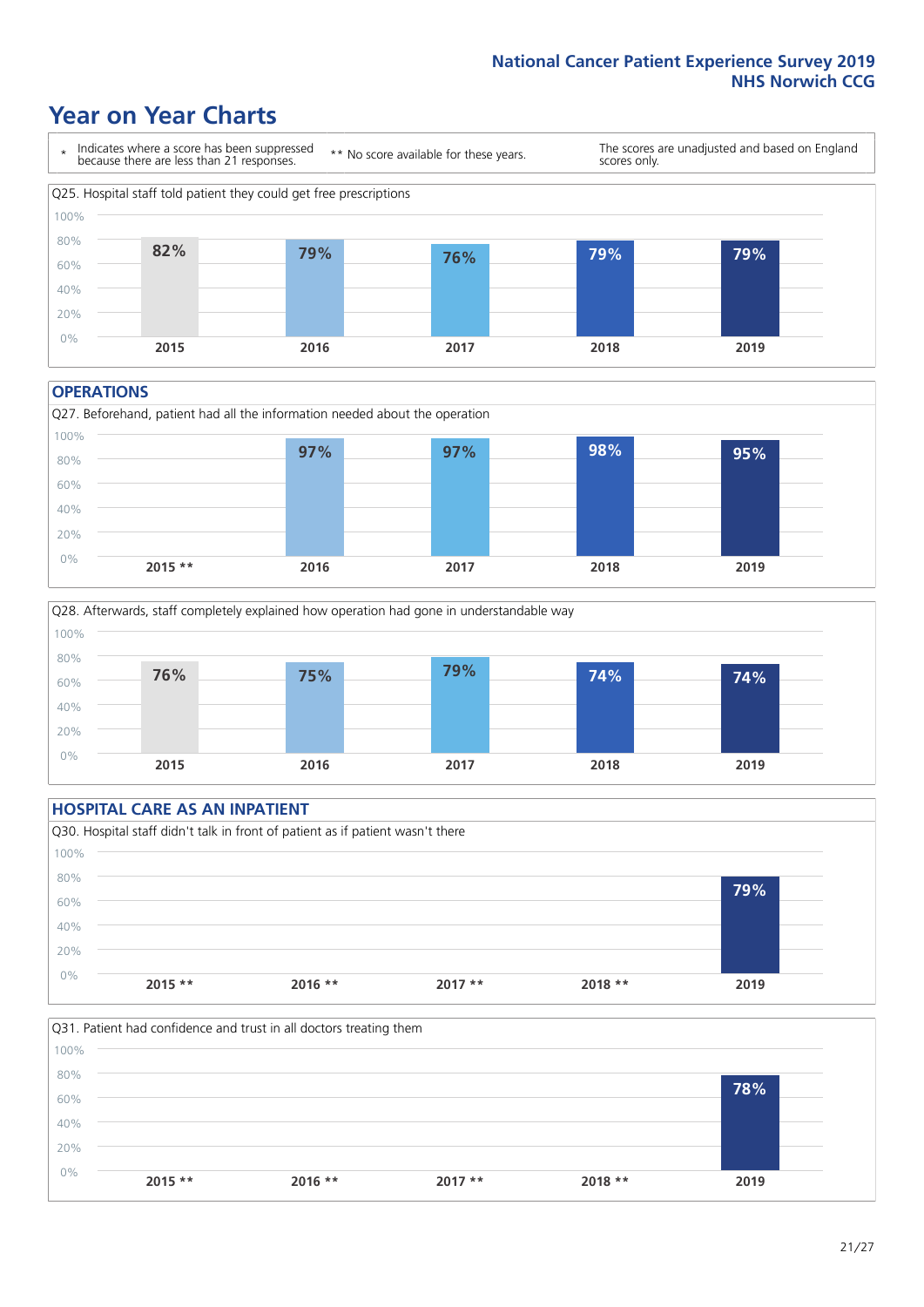### **Year on Year Charts**









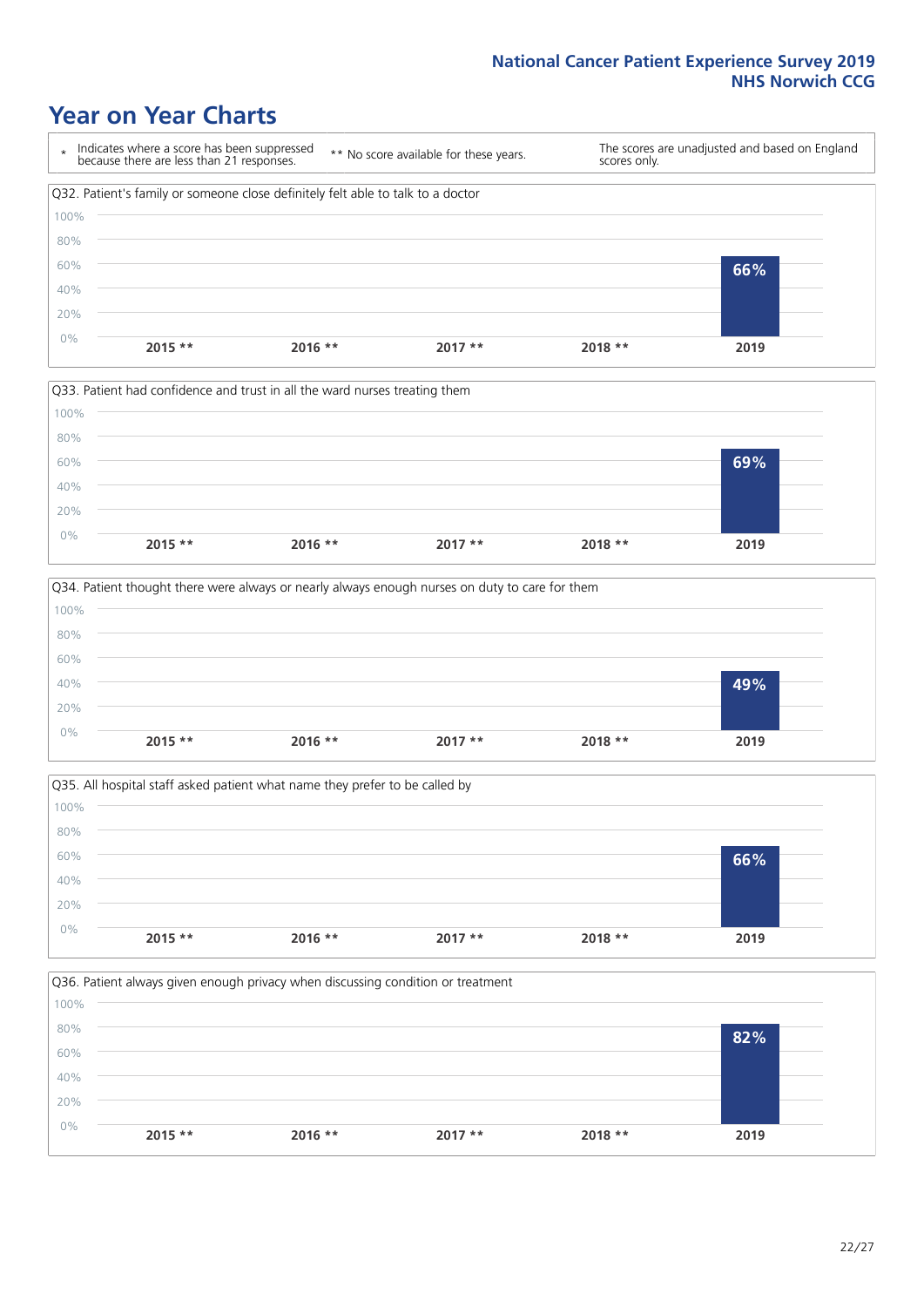### **Year on Year Charts**

\* Indicates where a score has been suppressed because there are less than 21 responses. \*\* No score available for these years. The scores are unadjusted and based on England scores only. Q37. Patient definitely found hospital staff to discuss worries or fears during their inpatient visit 0% 20% 40% 60% 80% 100% **2015 \*\* 2016 \*\* 2017 \*\* 2018 \*\* 2019 51%**







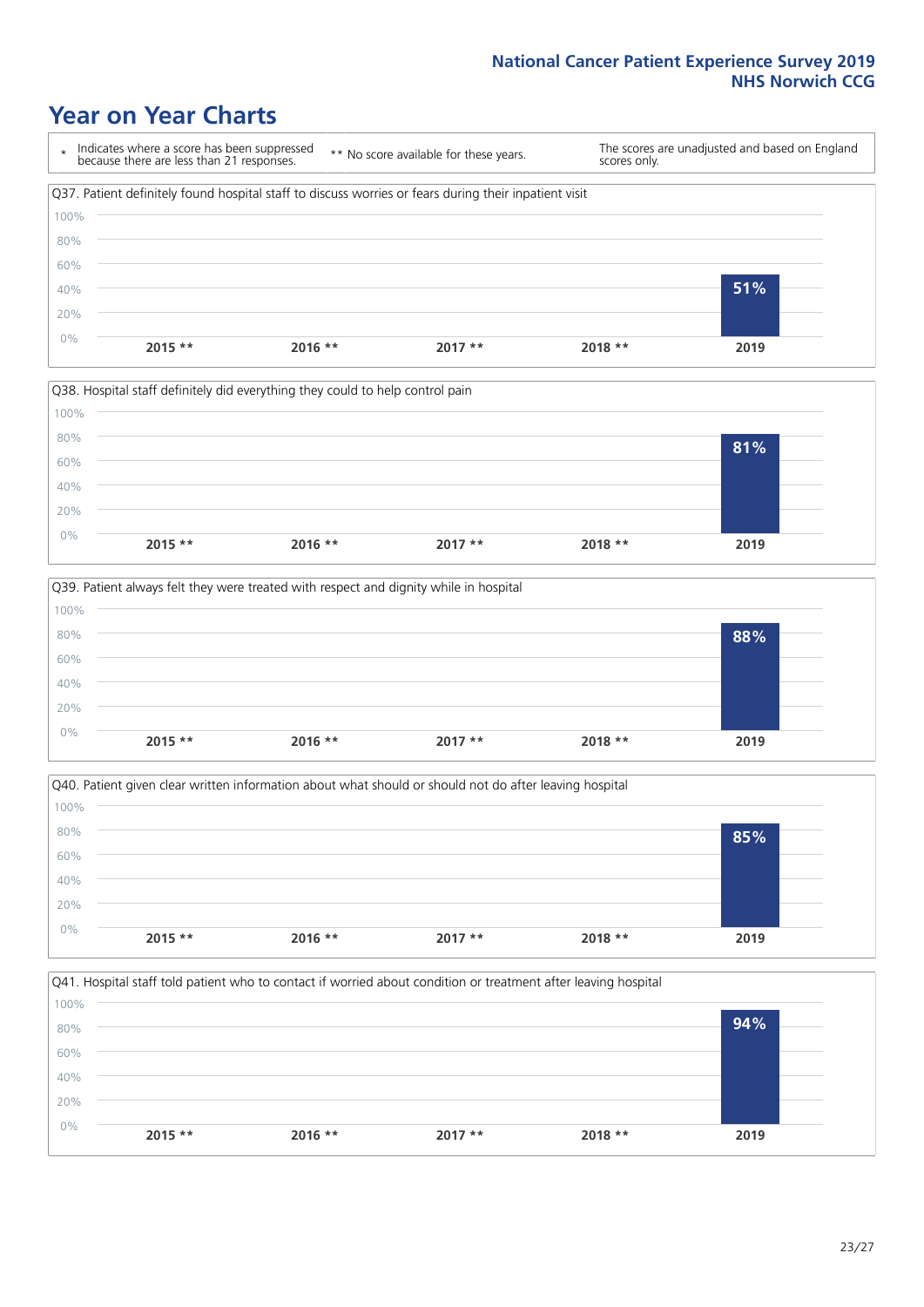### **Year on Year Charts**

\* Indicates where a score has been suppressed because there are less than 21 responses.

\*\* No score available for these years.

The scores are unadjusted and based on England scores only.

#### **HOSPITAL CARE AS A DAY PATIENT / OUTPATIENT**





![](_page_23_Figure_8.jpeg)

![](_page_23_Figure_9.jpeg)

Q49. Beforehand patient completely had all information needed about chemotherapy treatment 100%

![](_page_23_Figure_11.jpeg)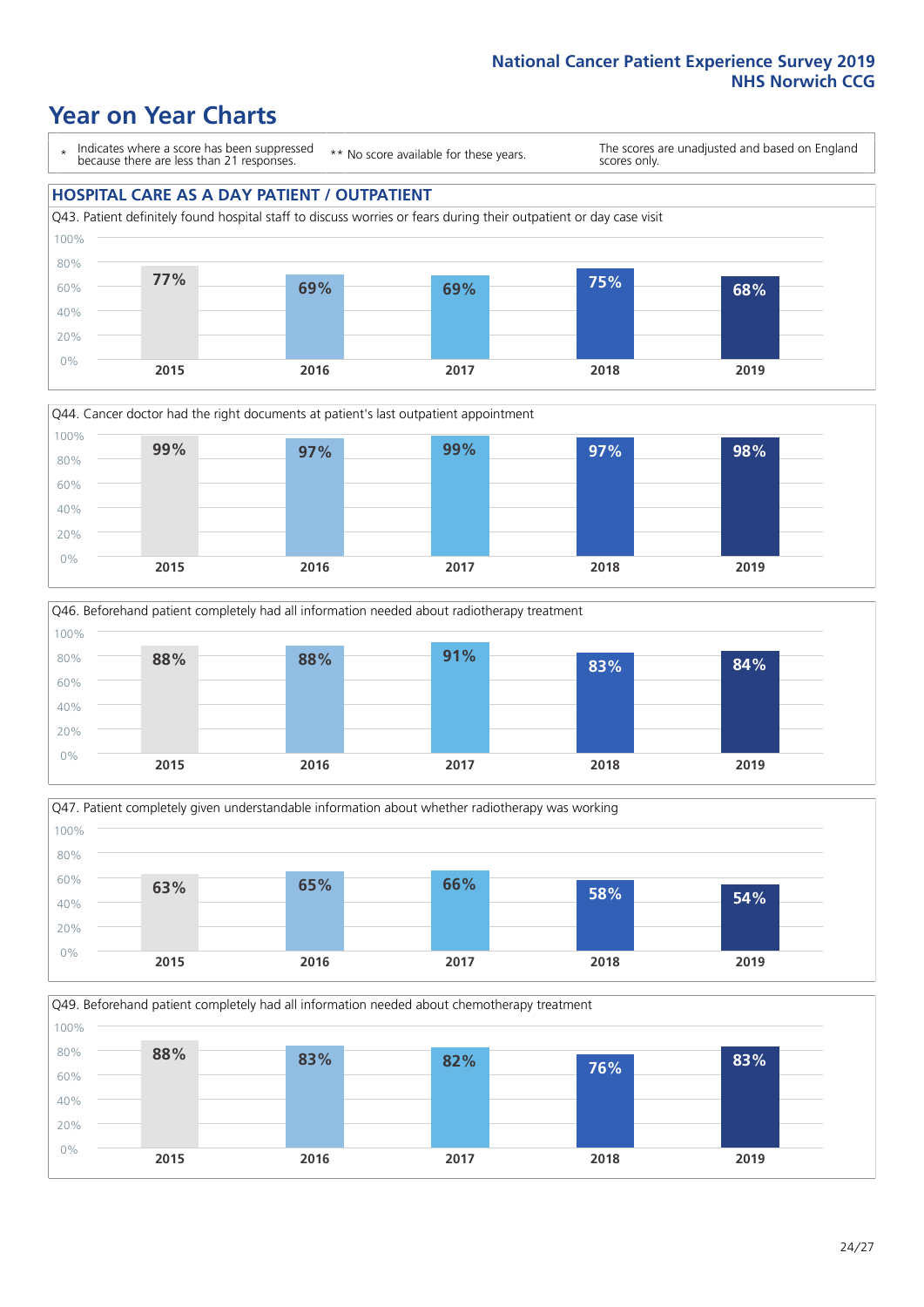## **Year on Year Charts**

\* Indicates where a score has been suppressed because there are less than 21 responses. \*\* No score available for these years. The scores are unadjusted and based on England scores only. Q50. Patient given enough information about whether chemotherapy was working in a completely understandable way 0% 20% 40% 60% 80% 100% **2015 2016 2017 2018 2019 77% 60% 67% 68% 68%**

#### **HOME CARE AND SUPPORT**

![](_page_24_Figure_4.jpeg)

![](_page_24_Figure_5.jpeg)

![](_page_24_Figure_6.jpeg)

![](_page_24_Figure_7.jpeg)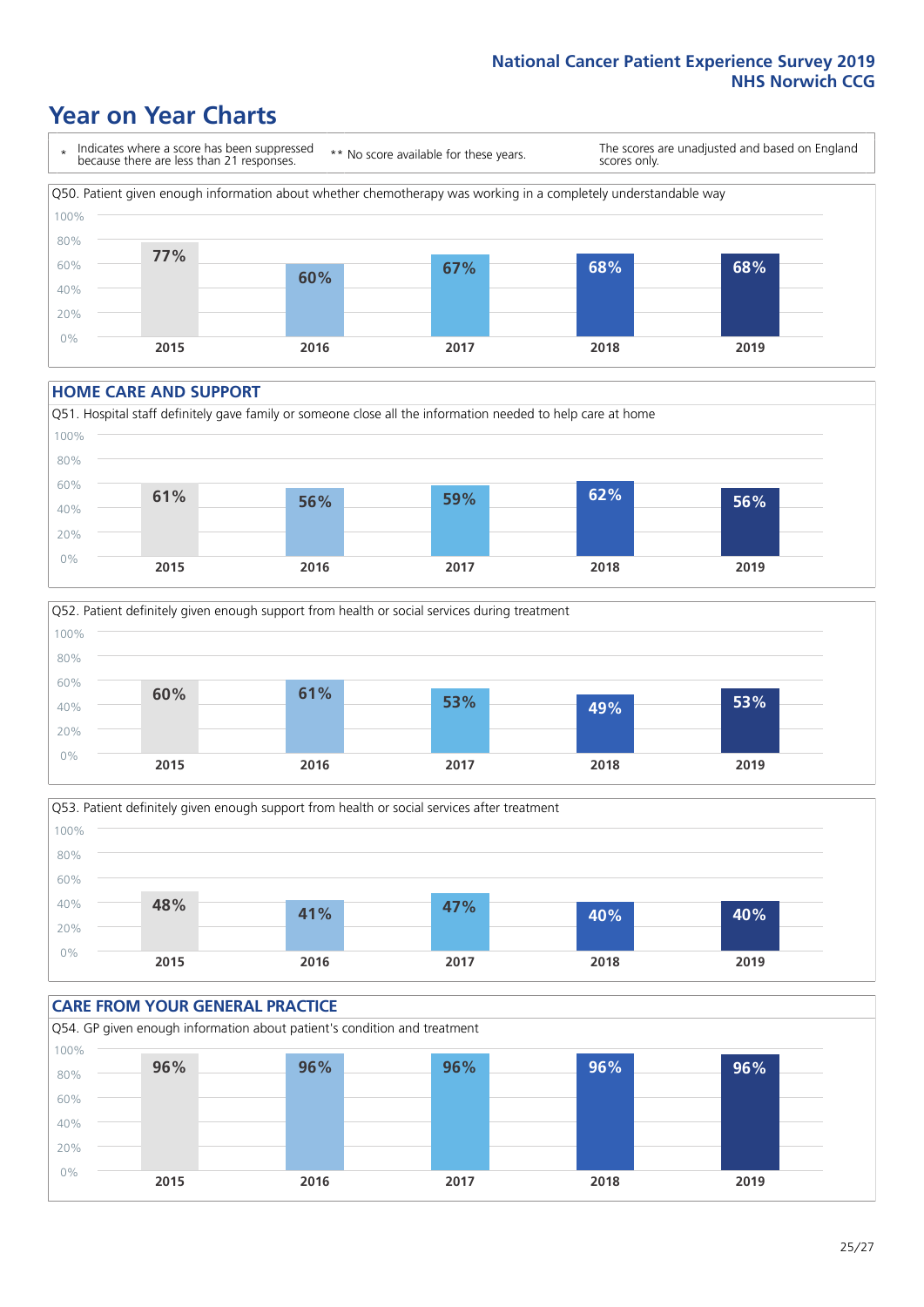### **Year on Year Charts**

\* Indicates where a score has been suppressed because there are less than 21 responses.

\*\* No score available for these years.

The scores are unadjusted and based on England scores only.

![](_page_25_Figure_5.jpeg)

#### **YOUR OVERALL NHS CARE**

![](_page_25_Figure_7.jpeg)

![](_page_25_Figure_8.jpeg)

![](_page_25_Figure_9.jpeg)

Q59. Patient felt length of time for attending clinics and appointments for cancer was about right 0% 20% 40% 60% 80% 100% **2015 2016 2017 2018 2019 73% 76% 75% 75% 77%**